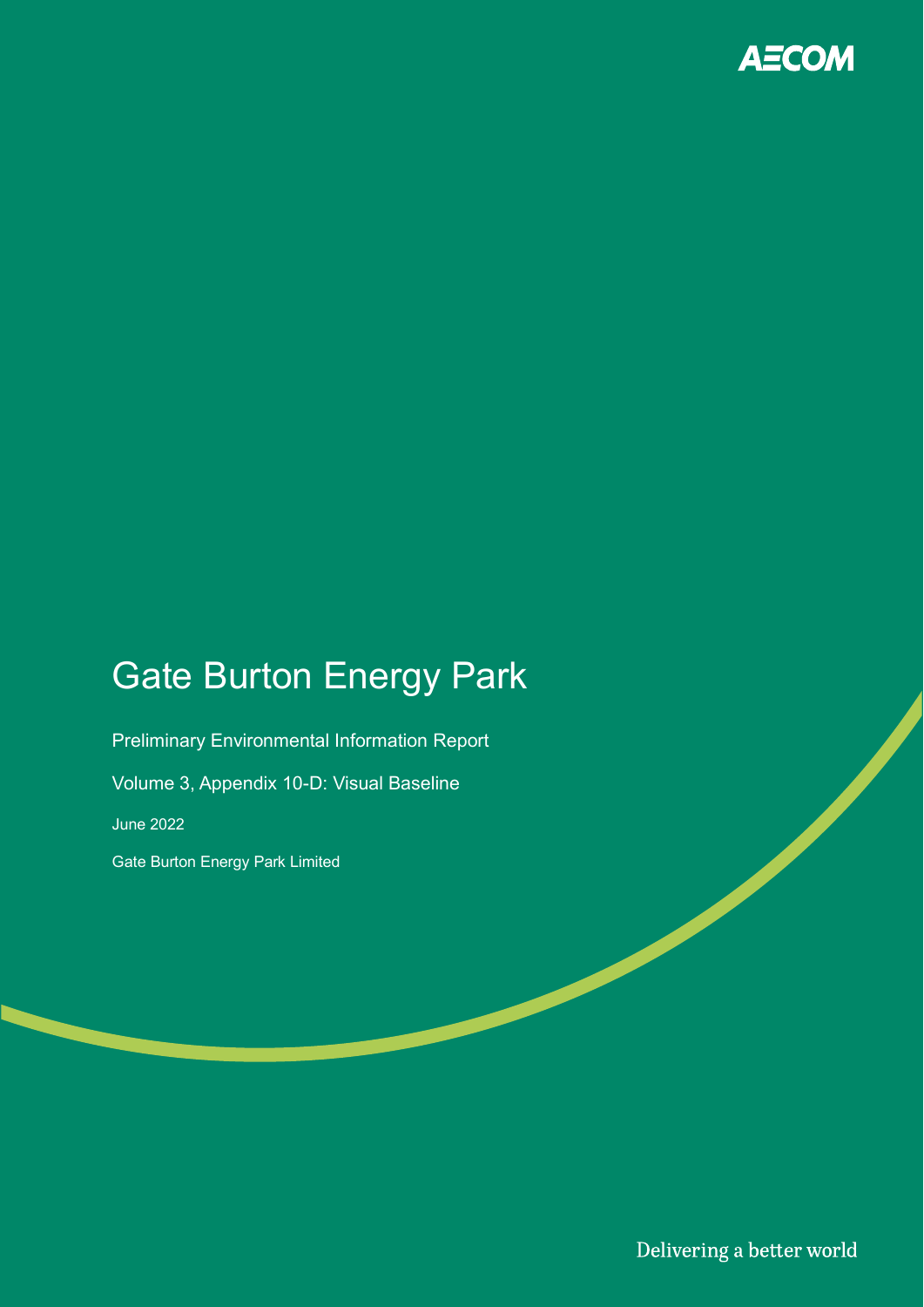

#### Quality information

| <b>Prepared by</b> | <b>Checked by</b> | <b>Verified by</b> | <b>Approved by</b> |
|--------------------|-------------------|--------------------|--------------------|
| <b>BM</b>          | JS                | JR                 | ΝT                 |
|                    |                   |                    |                    |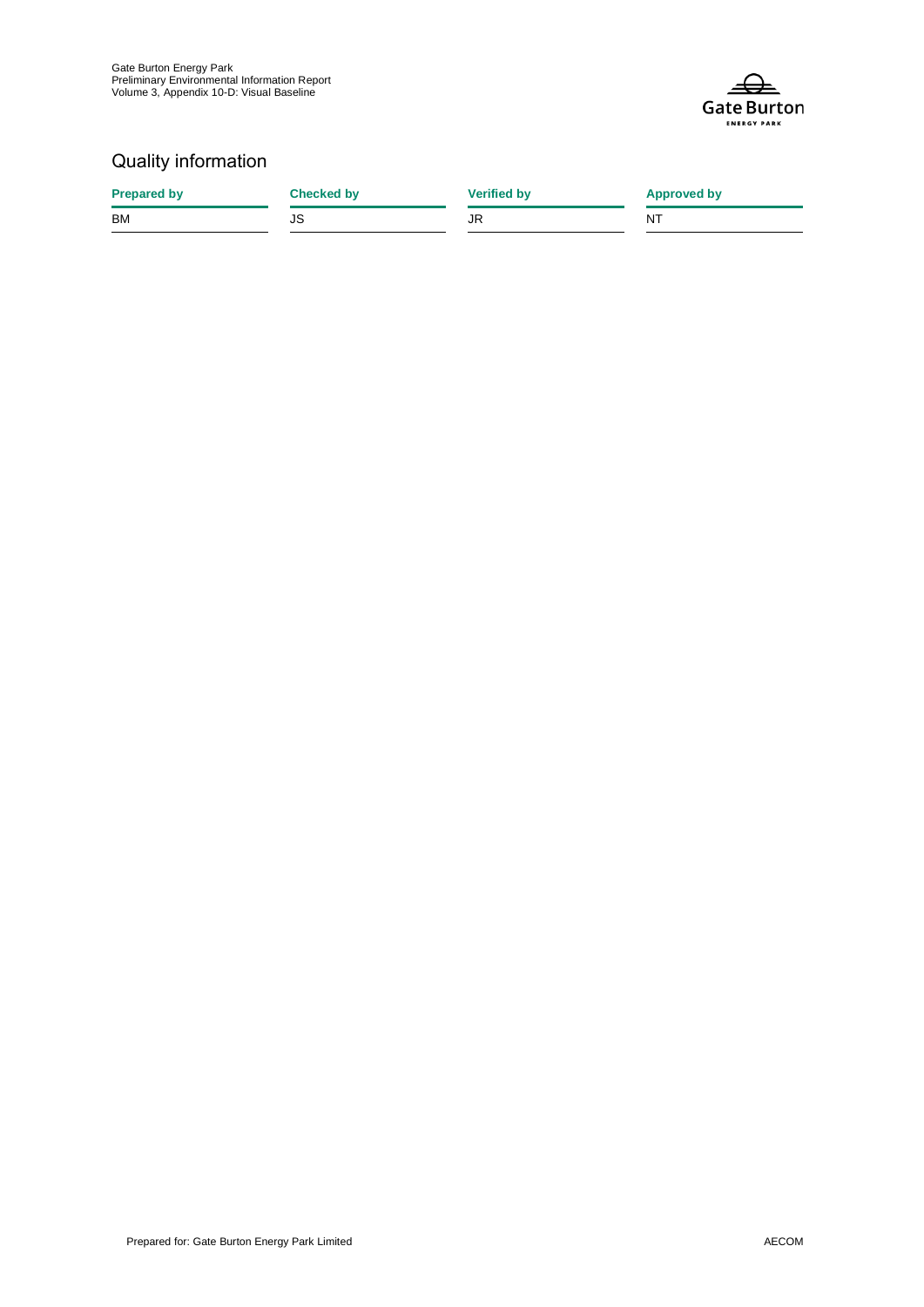

Prepared for:

Gate Burton Energy Park Limited

Prepared by: AECOM Limited

© 2022 AECOM Limited. All Rights Reserved.

This document has been prepared by AECOM Limited ("AECOM") for sole use of our client (the "Client") in accordance with generally accepted consultancy principles, the budget for fees and the terms of reference agreed between AECOM and the Client. Any information provided by third parties and referred to herein has not been checked or verified by AECOM, unless otherwise expressly stated in the document. No third party may rely upon this document without the prior and express written agreement of AECOM.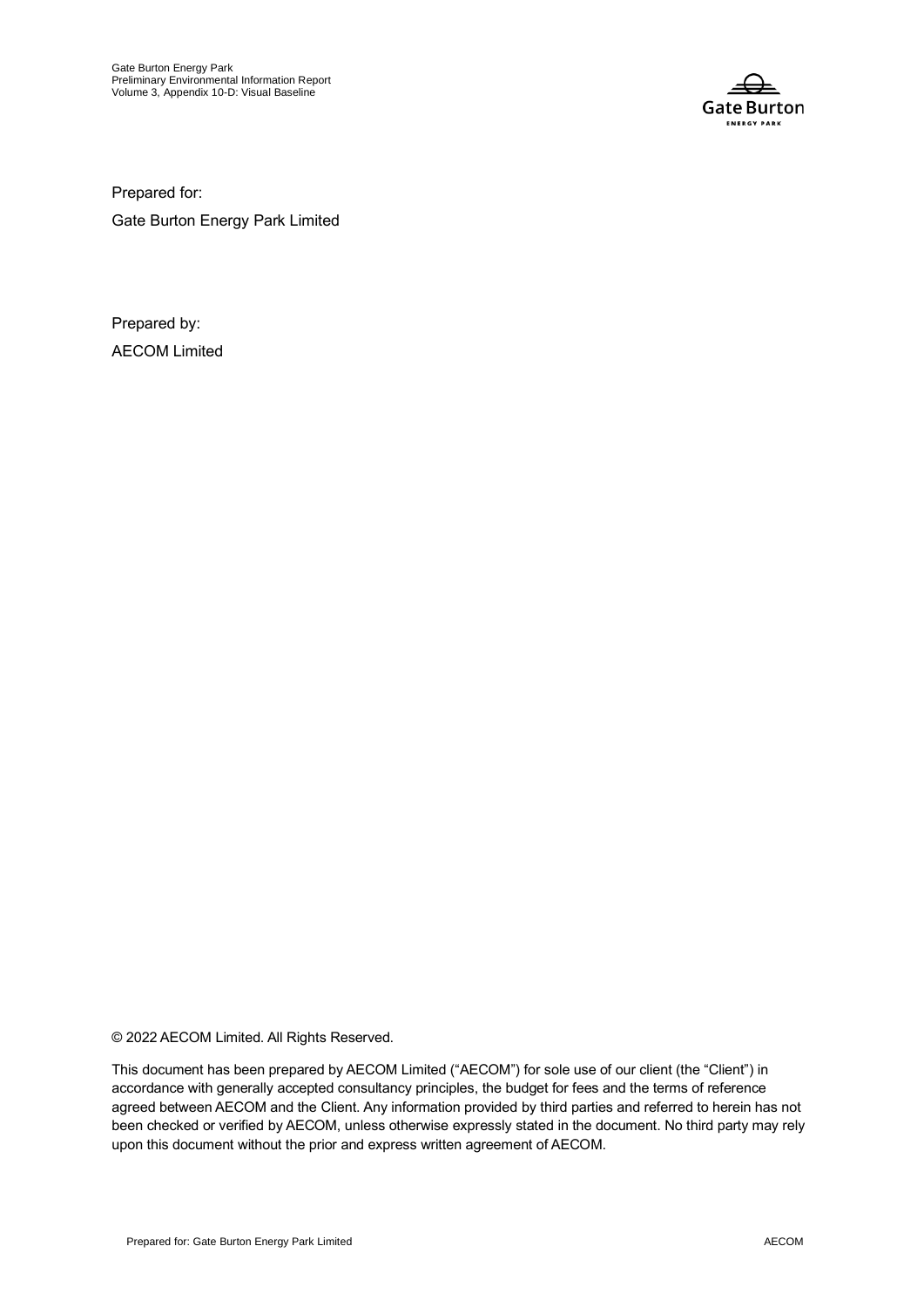

#### **Table of Contents**

| 1.            |                                                                                                         |  |
|---------------|---------------------------------------------------------------------------------------------------------|--|
| 1.1           |                                                                                                         |  |
| 1.2           |                                                                                                         |  |
| 1.3           | Viewpoint 1: View northeast from an access track close to Gate estate 1                                 |  |
| 1.4           | Viewpoint 2: View north-northwest from Clay Lane west of Clay Farm  2                                   |  |
| 1.5           | Viewpoint 3: View northeast from Clay Lane at the corner of Gate Burton estate  3                       |  |
| 1.6           | Viewpoint 4: View north / northeast from Willingham Road, east of the railway bridge  3                 |  |
| 1.7           |                                                                                                         |  |
| 1.8           |                                                                                                         |  |
| 1.9           |                                                                                                         |  |
| 1.10          |                                                                                                         |  |
| 1.11          |                                                                                                         |  |
| 1.12          |                                                                                                         |  |
| 1.13          | Viewpoint 11: View east from B1241 (Kexby Lane) at the eastern entry to Knaith Park  7                  |  |
| 1.14          |                                                                                                         |  |
| 1.15          | Viewpoint 13: View east from A156 (Gainsborough Road) between Knaith and Gate                           |  |
| <b>Burton</b> | 9                                                                                                       |  |
| 1.16          |                                                                                                         |  |
| 1.17          | Viewpoint 15: View east along view axis between Gate Burton Estate and Burton Wood  10                  |  |
| 1.18          | Viewpoint 16: View east from Clay Lane south of Gate Burton Estate  11                                  |  |
| 1.19          |                                                                                                         |  |
| 1.20          | Viewpoint 18: View north / northwest from Marton Road at elevated location  12                          |  |
| 1.21<br>Stow  | Viewpoint 19: View southwest from B1241 (Gainsborough Road) north of Willingham by<br>$12 \overline{ }$ |  |
| 1.22          | Viewpoint 20: View southwest from Kexby, Junction Kexby Lane / B1241 Willingham                         |  |
| 1.23          | Viewpoint 21: View south from Coates Road towards Grid Connection Corridor 14                           |  |
| 1.24          | Viewpoint 22: View northeast from Headstead Bank along Grid Connection Corridor 15                      |  |
| 1.25          | Viewpoint 23: View south from Cottam Road / Outgang Lane along Grid Connection                          |  |
|               |                                                                                                         |  |
| 1.26          | Viewpoint 24: View northeast from Torksey Ferry Road at the eastern edge of Rampton                     |  |
| 1.27          | 16<br><b>Cumulative Viewpoints</b>                                                                      |  |
| 1.28          | Viewpoint C1: View east / southeast of Gate Burton Energy Park and towards Cottam                       |  |
|               |                                                                                                         |  |
| 1.29          | Viewpoint C2: View south from Marton Road of Gate Burton Energy Park and towards                        |  |
| 1.30          | Viewpoint C3-1: View northwest towards Gate Burton Energy Park from B1241                               |  |
|               |                                                                                                         |  |
| 1.31          | Viewpoint C3-2: View northeast of Cottam Solar Farm from B1241 (Normanby Road)                          |  |
| 1.32          | Viewpoint C4: View northwest from Tillbridge Lane viewpoint towards Cottam Solar                        |  |
|               |                                                                                                         |  |
| 1.33          | Viewpoint C5: Elevated view west towards Cottam Solar Farm and Gate Burton Energy                       |  |
|               |                                                                                                         |  |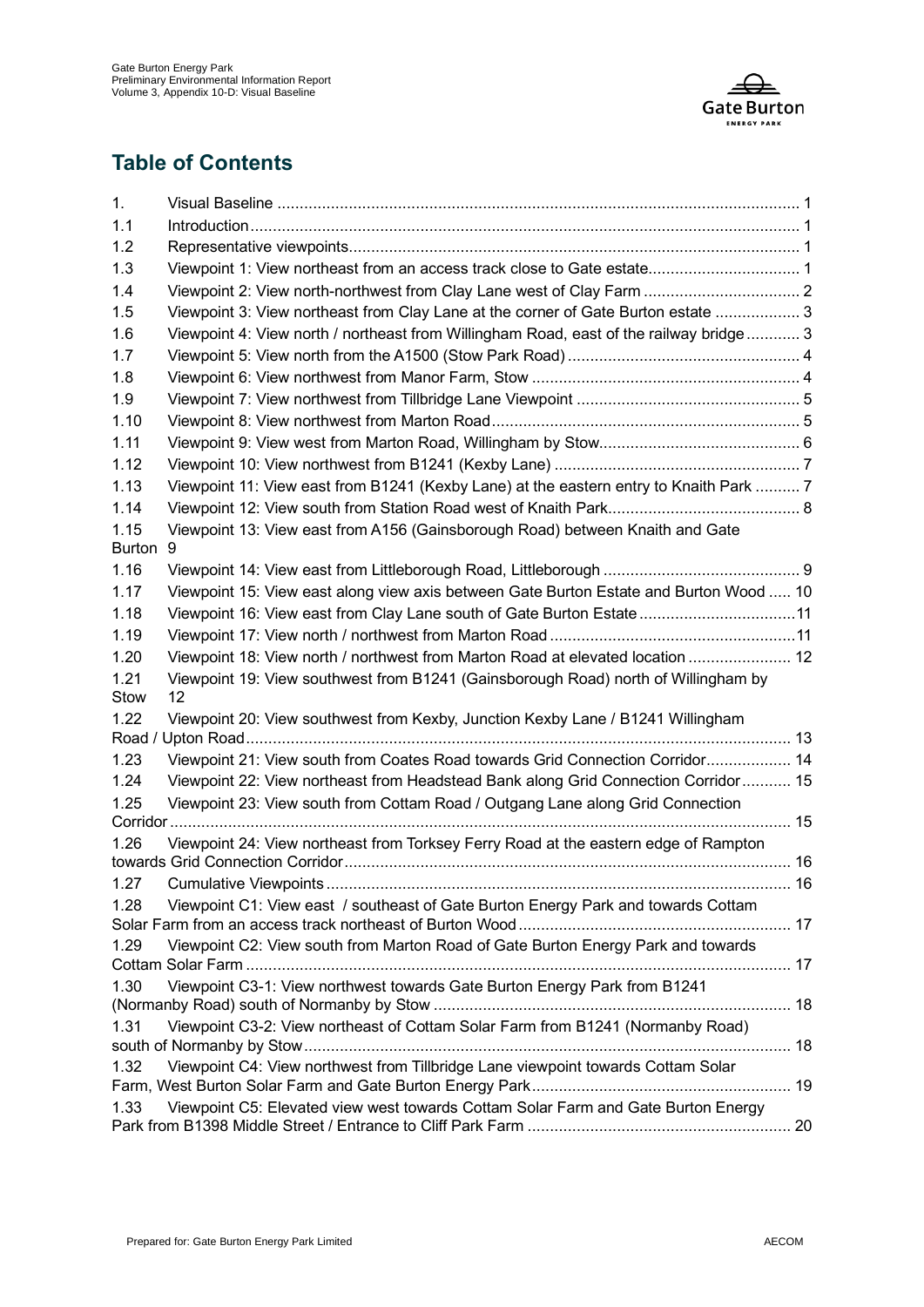

# **1. Visual Baseline**

### **1.1 Introduction**

1.1.1 This Appendix to **PEI Report Volume 1, Chapter 10: Landscape and Visual effects** presents details of each representative viewpoint and visual receptor group (including a description of their baseline view and sensitivity).

# **1.2 Representative viewpoints**

- 1.2.1 A total of 29 representative viewpoints have been selected to assist in illustrating the effects on visual receptors. These viewpoints represent the experience of different types of visual receptor.
- 1.2.2 Representative viewpoints are also referred to in the case of private views, for example the views of residents from properties where it has not been possible to access or where large numbers of viewpoints cannot all be included individually. In such cases reference is made to viewpoints located on public land, such as roads, or Public Rights of Way (PRoW).
- 1.2.3 The selection of viewpoints has been informed by the Zone of Theoretical Visibility analysis, fieldwork and desk-based research. Additional viewpoints recommended by Lincolnshire County Council are still subject to verification and photography on site. These additional viewpoints will be included as the Environmental Impact Assessment (EIA) progresses.
- 1.2.4 In some cases, viewpoints have been chosen specifically to demonstrate a particular effect or specific issue, for example where visibility is restricted by intervening vegetation or buildings.
- 1.2.5 The following text describes the baseline view from each viewpoint that would exist without the Scheme. Reference should be made to **PEI Report Volume 1: Chapter 10**, which identifies which receptor group(s) each viewpoint relates to. Reference should also be made to **PEI Report Volume 3, Appendix 10- F: Existing Viewpoint Photography**, which includes baseline winter photography from each viewpoint.

### **1.3 Viewpoint 1: View northeast from an access track close to Gate estate**

- 1.3.1 This view is representative of commercial users of Gate Burton Estate and Prospect Farm. The viewpoint is located within an Area of Great Landscape Value.
- 1.3.2 This is an open view to the northeast across a rural landscape. Medium scale arable fields with long linear hedgerows are interspersed with mature deciduous trees occupying the fore- and middle ground. The view is framed by the Long Nursery woodland to the north as well as mature field boundary vegetation. The railway line running between Sheffield and Lincoln runs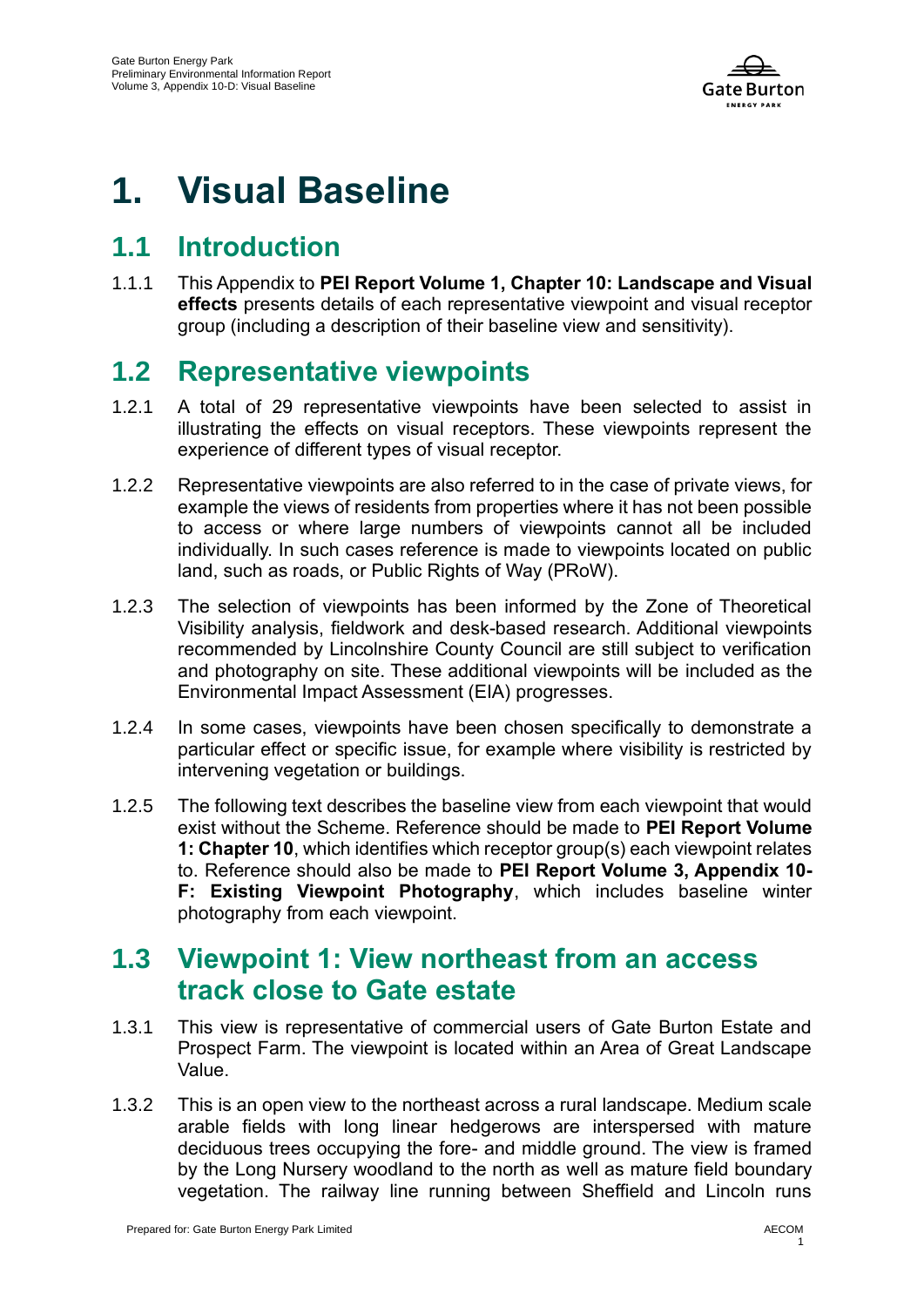

through the background. Just beyond this, agricultural fields with hedgerow boundaries and stands of trees shape the background. These distant views of fields are interrupted by large blocks of woodland on the skyline, which create enclosure and limit the extent of views beyond. The terrain slopes down gently towards the railway line and then rises gently again.

1.3.3 The view is across the proposed location of the substation and BESS development, which are to be located in the fore- and middle ground. The view does not have a particular focus.

#### **Sensitivity**

- 1.3.4 The view consists of landscape elements, such as fields, hedgerows and pockets of woodland. The value attached to the view is assessed as medium.
- 1.3.5 Views are relevant to the receptor's experience but not specific to the reason for visiting. Susceptibility to change is medium.
- 1.3.6 Overall, sensitivity to the proposed Scheme is medium.

# **1.4 Viewpoint 2: View north-northwest from Clay Lane west of Clay Farm**

- 1.4.1 Clay Lane terminates east of the railway line. This view is representative of commercial users of Prospect Farm and Clay Farm. The viewpoint is located within an Area of Great Landscape Value.
- 1.4.2 This is a middle distance, open view looking north across medium sized arable fields from the gated field boundary. Arable fields in the foreground and middle ground rise up gently to a wooded horizon (Burton Wood and Long Nursery) alongside the heavily vegetated railway embankments. These dense blocks of woodland on slightly elevated ground screen views beyond. The fields are interspersed with linear hedgerows with intermittent gaps. Overhead power lines are visible crossing the view from west to east. The Sheffield to Lincoln railway is also visible along the line of the track with occasional passing trains.
- 1.4.3 The Scheme will occupy the fields in the foreground and middle ground of the view. The view does not have a particular focus.

#### **Sensitivity**

- 1.4.4 This view consists of common landscape elements, with fields and woodlands and is crossed by overhead power lines and the value of the view is assessed as medium.
- 1.4.5 Views related to people passing through the area on secondary roads, where the view is not relevant to the activity. Susceptibility to change is medium.
- 1.4.6 Overall, sensitivity to the proposed Scheme is medium.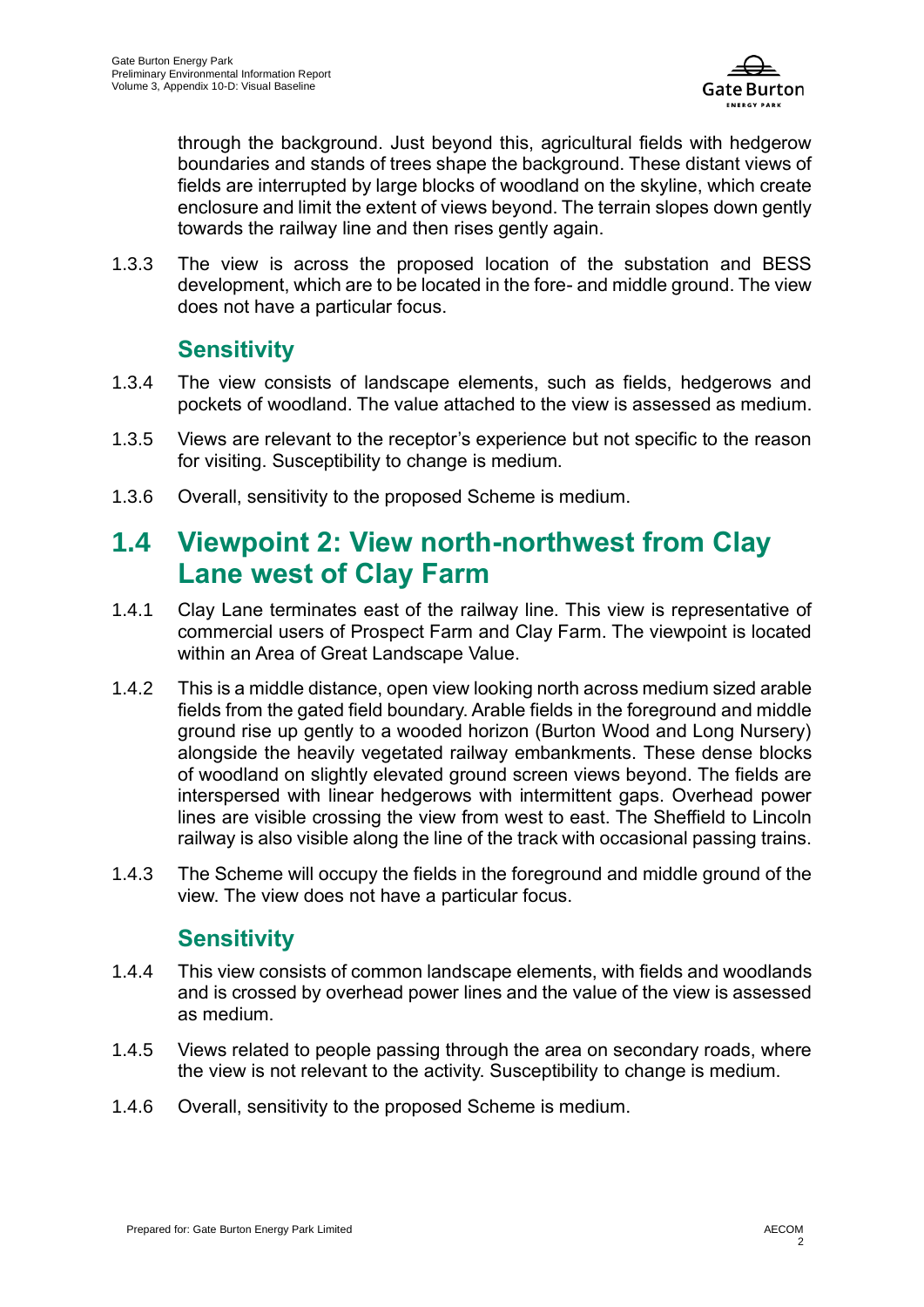

### **1.5 Viewpoint 3: View northeast from Clay Lane at the corner of Gate Burton estate**

- 1.5.1 The view is representative of vehicle users travelling to Clay Farm. The viewpoint is located within an Area of Great Landscape Value.
- 1.5.2 This is a middle distance, open view looking northeast from a slightly elevated perspective. A medium scale arable field that doglegs around the mature woodland of Burton Wood occupies the foreground. There are gentle undulations in the field to the north whilst gently falling to the east. The centre of the view is dominated by Burton Wood with a mixture of mature deciduous and evergreen trees. To the north, woodland pockets in the vicinity of Knaith create a wooded horizon. To the east the views are enclosed by hedgerows.
- 1.5.3 The Scheme will occupy the field from the middle ground until the boundary of Burton Wood. The view does not have a particular focus.

#### **Sensitivity**

- 1.5.4 The view consists of landscape elements such as fields and distinctive for this area, mature woodland. The value of the view is assessed as high.
- 1.5.5 Views are relevant to the receptor's experience but not specific to the reason for visiting. Susceptibility to change is medium.
- 1.5.6 Overall, sensitivity to the proposed Scheme is medium-high.

### **1.6 Viewpoint 4: View north / northeast from Willingham Road, east of the railway bridge**

- 1.6.1 This view is representative of vehicle users on Willingham Road. The view is fleeting and oblique to the direction of travel.
- 1.6.2 This is a wide, long distance view orientated north. Beyond the deciduous native hedgerow, the foreground view comprises a series of medium sized arable fields interwoven with hedgerows. To the west, the embanked railway line, running between Sheffield and Lincoln, is visible heading into the middle ground before being screened by intervening buildings at Clay Farm. The flat topography affords distant views of fields, hedgerows, and dispersed farmsteads with pockets of woodland creating a wooded horizon.
- 1.6.3 The Scheme will occupy the fields in the foreground and middle ground of the view. The view does not have a particular focus.

#### **Sensitivity**

- 1.6.4 The view consists of common landscape elements, with fields and patches of woodland, along with overhead power line and railway infrastructure. The value of the view is assessed as low.
- 1.6.5 Views are relevant to the receptor's experience but not specific to the reason for visiting. Susceptibility to change is medium.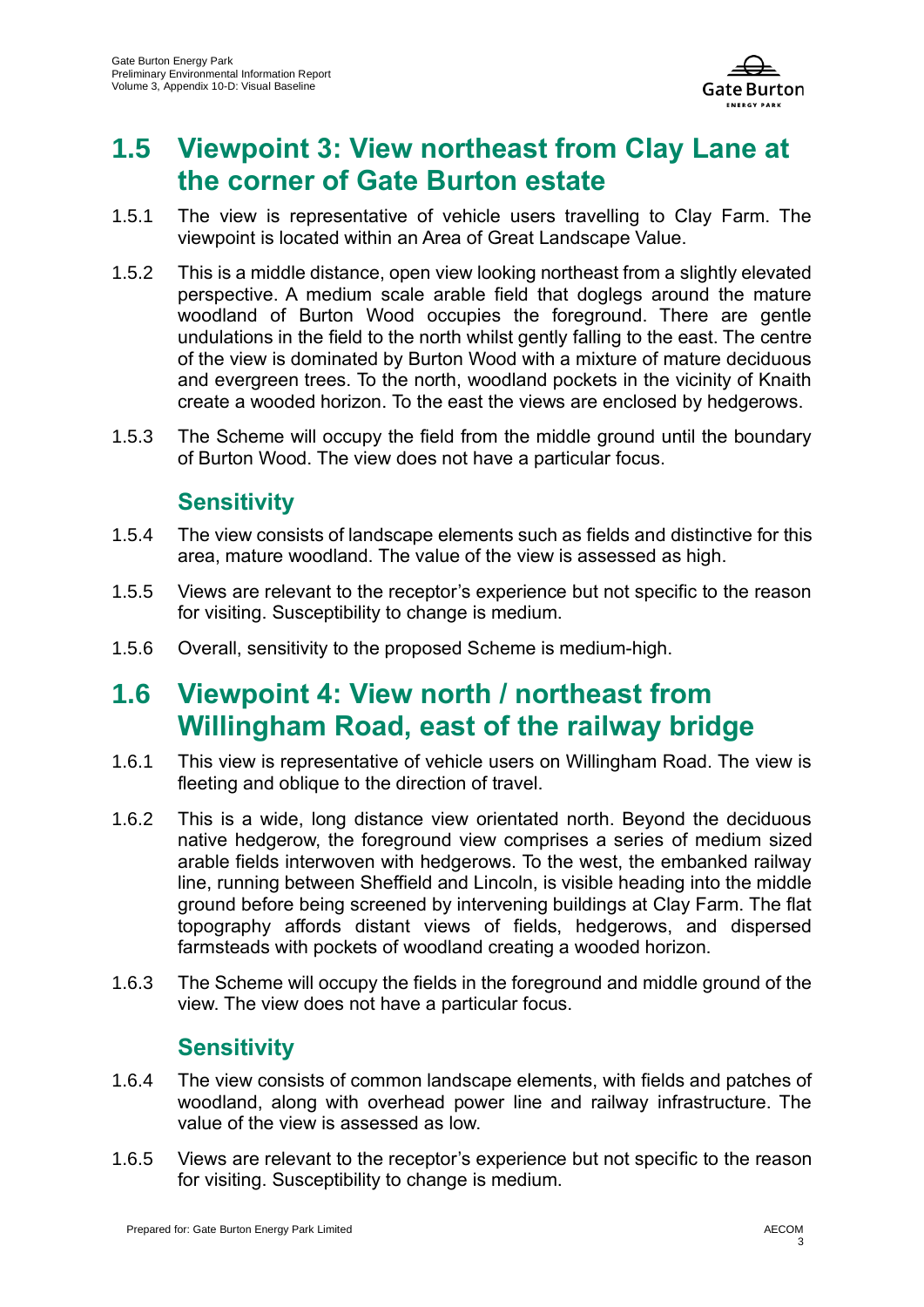

1.6.6 Overall, sensitivity to the proposed Scheme is medium.

# **1.7 Viewpoint 5: View north from the A1500 (Stow Park Road)**

- 1.7.1 This view is representative of people traveling by vehicle along the A1500 (Stow Park Road). The view is fleeting and oblique to the direction of travel.
- 1.7.2 This view is orientated north and is foreshortened by rising landform in the centre of the view. A small pastoral field occupies the foreground bounded to all sides by hedgerow and post and rail fencing. Scrubland rises beyond the hedgerow in the central middle ground with a mixture of shrubs and low trees. Arable fields occupy the middle ground to either side with field boundary vegetation filtering views of dispersed farmsteads. Pockets of woodland in the far distance create a wooded horizon to the east.
- 1.7.3 The view has no obvious focus, and the Scheme will be barely discernible due to intervening vegetation. The view has been included to illustrate mid-range views south of the Scheme.

#### **Sensitivity**

- 1.7.4 The view consists of common landscape elements, with fields and woodland, the value of the view is assessed as low.
- 1.7.5 Views are relevant to the receptor's experience but not specific to the reason for visiting. Susceptibility to change is medium.
- 1.7.6 Overall, sensitivity to the proposed Scheme is medium.

### **1.8 Viewpoint 6: View northwest from Manor Farm, Stow**

- 1.8.1 This view is representative of residents arriving or leaving Manor Court and dwellings along Stow Park Road and Church Lane at the extents of the settlement edge at Stow. The view is also representative of vehicle users along Stow Park Road. Travelling views are fleeting and oblique to the direction of travel.
- 1.8.2 This is a wide, long distance view orientated northwest across arable landscape. Medium scale arable fields occupy the foreground and middle ground neatly interwoven by intermittent hedgerows and occasional larger deciduous trees. The flat topography affords distant views of the cooling towers at Cottam Power Station on the horizon. Solar panels at the Sustain Solar Park near Danes Farm are also visible. A line of pylons are visible against the sky along the horizon. The cooling towers and chimneys at West Burton are perceptible behind intervening vegetation on the horizon in the centre right of this view.
- 1.8.3 Glimpses of the Scheme will be visible in the middle to far ground.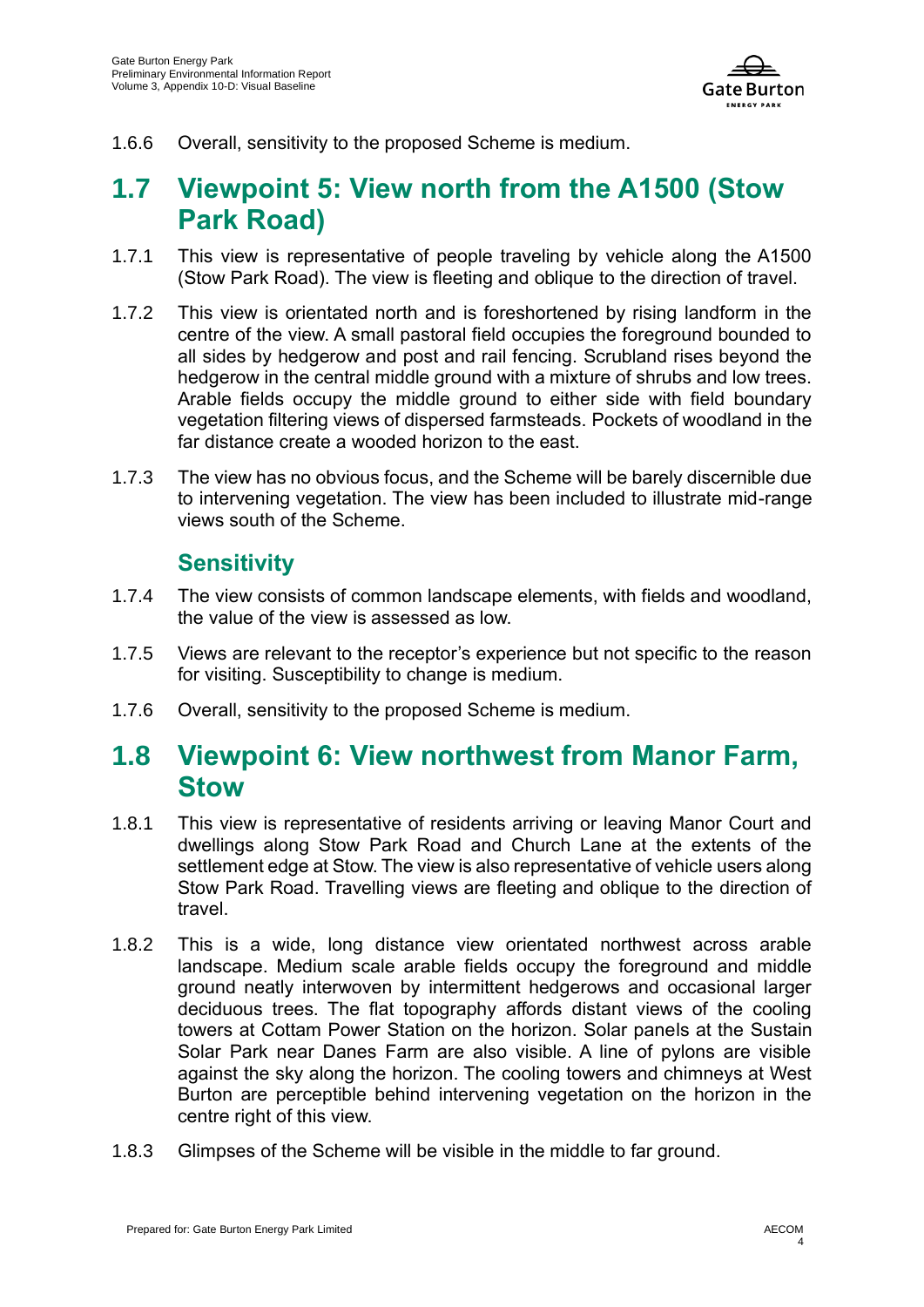

#### **Sensitivity**

- 1.8.4 The composition of the view consists of common landscape elements, with fields, hedgerows and individual trees or groups of trees. Pylons and power station infrastructure provide an industrial component and detracting features to the otherwise rural view. The value of the view is assessed as medium.
- 1.8.5 The view is representative of residents living in the area and vehicle drivers. Similar views can be obtained from upper windows of nearby houses. Susceptibility to change is medium.
- 1.8.6 Overall, sensitivity to the proposed Scheme is medium.

### **1.9 Viewpoint 7: View northwest from Tillbridge Lane Viewpoint**

- 1.9.1 This view is representative of recreational users of the designated Tillbridge Lane tourist viewpoint adjacent to RAF Scampton.
- 1.9.2 This is a wide, open and long-distance view orientated west / northwest. Beyond the deciduous native hedgerow in the foreground, arable fields slope downhill and far into the middle ground. A myriad of medium sized arable fields are interwoven with hedgerows, bands or pockets of trees along with two small reservoirs. The elevated perspective affords views across the flatter topography of the middle ground. Distant views of fields and dispersed farmsteads are filtered by intervening vegetation. Pockets of woodland in the distance create a wooded horizon punctuated by the cooling towers and chimneys of Cottam Power Station and West Burton Power Station.
- 1.9.3 Long distance glimpses of the Scheme will be visible in the distance due to the elevated nature of this view.

#### **Sensitivity**

- 1.9.4 Composition of the view consists of common landscape elements, with fields and woodland and is crossed by pylons. The view includes detracting features of historic and modern energy infrastructure but is likely to be valued by the community experiencing the view. The value of the view is assessed as medium-high.
- 1.9.5 Views from this recognised viewpoint are an important part of the receptor's experience. The susceptibility to change is high.
- 1.9.6 Overall, sensitivity to the proposed Scheme is High.

# **1.10 Viewpoint 8: View northwest from Marton Road**

- 1.10.1 This view is representative of recreational users of PRoW Stow/70/1 and vehicle users.
- 1.10.2 This is a middle to long distance and open view looking northwest across irregular medium sized arable fields separated by a fragmented hedgerow running across the middle ground of the view from east to the centre of the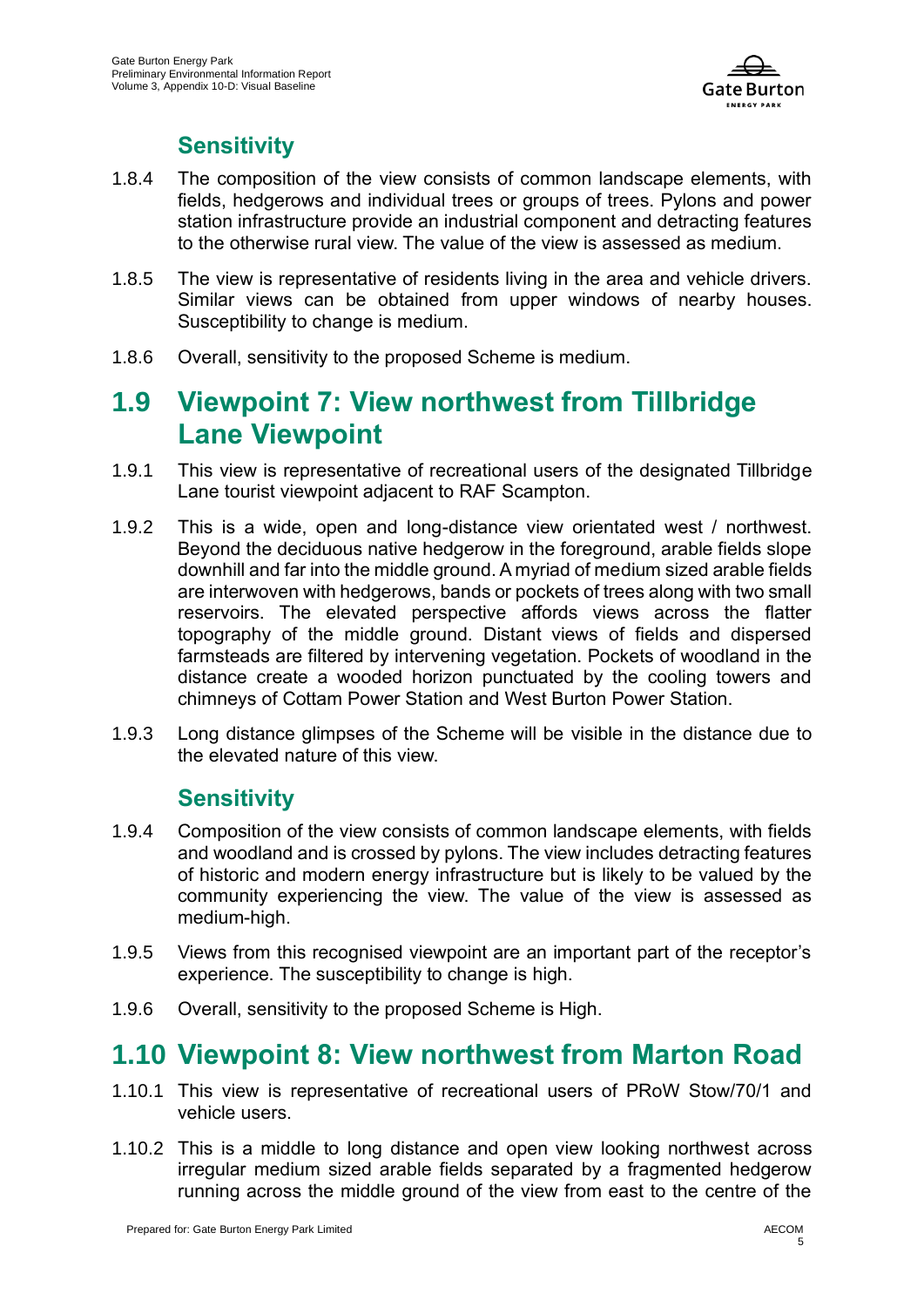

view. Due to the gently undulating topography, distant views of fields and dispersed farmsteads (notably Park Farm) are available. Pockets of woodland in the distance create a wooded horizon only punctuated by the cooling towers and chimneys at West Burton Power Station.

1.10.3 The Scheme will occupy the fields in the close middle ground and extent into the background of the view. The cooling towers at West Burton Power Station provide a focus in this view.

#### **Sensitivity**

- 1.10.4 The view consists of common landscape elements. The value of the view is low.
- 1.10.5 Views are relevant to the receptor's experience but not specific to the reason for visiting. Susceptibility to change is medium.
- 1.10.6 Overall, sensitivity to the proposed Scheme is medium.

### **1.11 Viewpoint 9: View west from Marton Road, Willingham by Stow**

- 1.11.1 The view is representative of recreational users of PRoW Wlgm/976/1 and Wlgm/976/2; vehicle users and visitors to the nearby Willingham by Stow cemetery. The view is also representative of residents of Howson Care Home and dwellings along Marton Road at the western extents of the settlement edge at Willingham by Stow. The view is fleeting and oblique to the direction of travel.
- 1.11.2 This is a long distance view, with semi-mature trees and hedgerows along the road partially filtering the otherwise open view orientated west at the western edge of Willingham by Stow. A medium scale arable field occupies the middle ground framed to the southwest by a mature hedgerow with intermittent mature trees, and to the northwest by the Howson Care Home. The landform falls gently to the middle ground and is met by overhead power lines that cross the view from east to west. Beyond this, further arable fields gently rising back up into the distance. Pockets of woodland in the distance create a wooded horizon only punctuated by the cooling towers and chimneys at West Burton Power Station.
- 1.11.3 The Scheme will occupy the fields in the middle ground of the view until it reaches the wooded background. The cooling towers at West Burton Power Station provide a focus in the distance.

#### **Sensitivity**

1.11.4 The composition of the view consists of common landscape elements, with road side trees, hedgerows, fields, pockets of woodland and is crossed by pylons. The view includes detracting industrial features of energy infrastructure. The value of the view is assessed as low.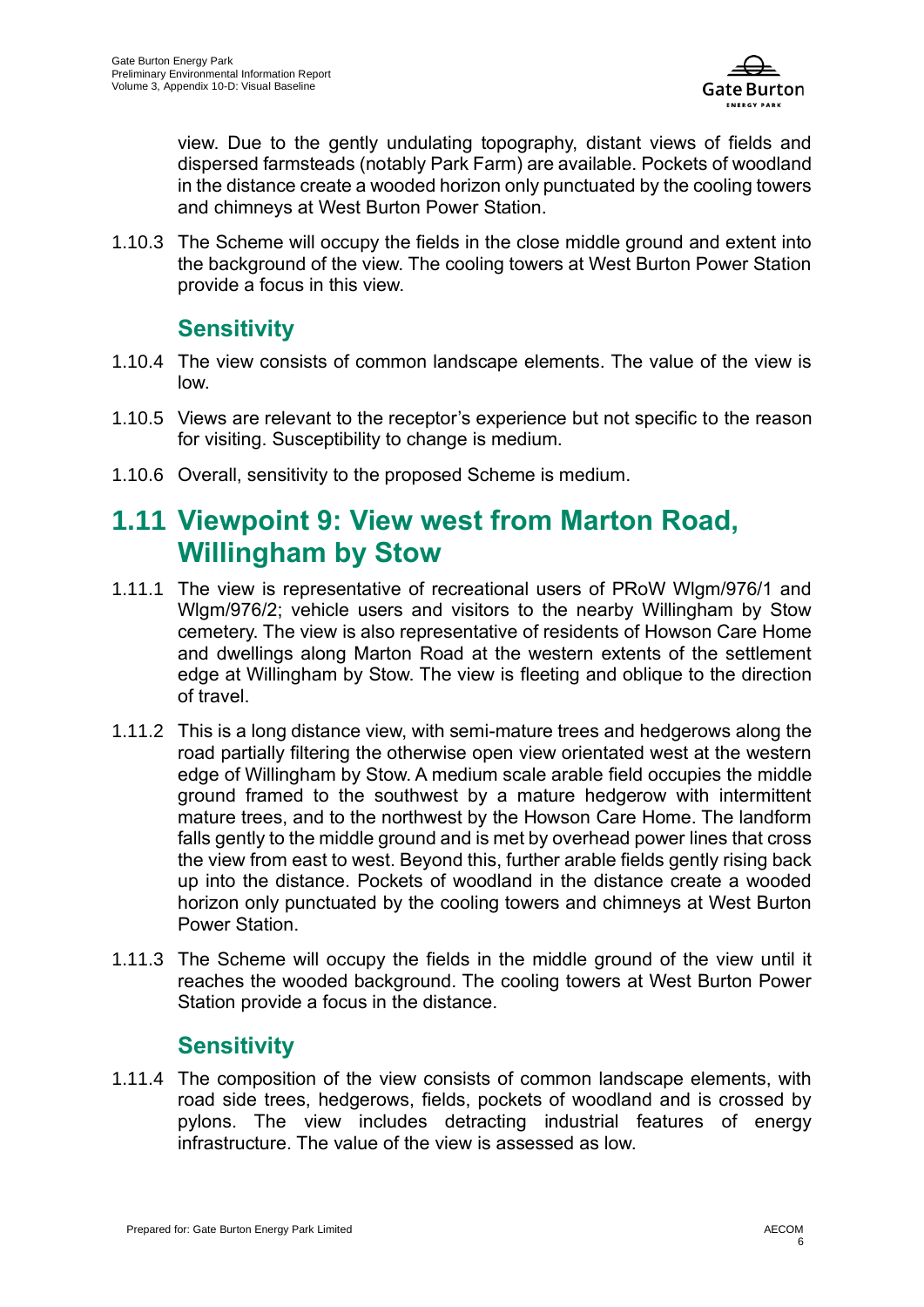

- 1.11.5 The views is representative of receptors travelling along Marton Road as well as for residents living in the area, which experience similar views from their dwellings. Views for visitors and recreational receptors are relevant to the receptor's experience but not specific to the reason for visiting. Susceptibility to change is medium.
- 1.11.6 Overall, sensitivity to the proposed Scheme is medium.

# **1.12 Viewpoint 10: View northwest from B1241 (Kexby Lane)**

- 1.12.1 The view is representative of vehicle users along Kexby Lane as well as a number of residents living adjacent at the western edge of a band of residences along the northern side of Kexby Lane.
- 1.12.2 This is a wide, open and middle to long distance view orientated northwest from the B1241 (Kexby Lane). A medium scale arable field occupies the foreground and is unbounded by vegetation. Instead, field drains form the boundary to the adjacent dwelling. The view is open with sparse vegetation (individual trees) in the middle ground. Overhead power lines cross the view from north to west running parallel to the B1241. In the middle ground, large woodland pockets (Top Fox Covert, Thurlby Wood, and Stag wood respectively) form the background and screening most further views into the distance beyond. The landscape in the background with pockets of woodland is designated as an Area of Great Landscape Value. A gap between these woodland pockets affords a long distance view to the horizon across the flat topography where intervening vegetation filters views towards Lea.
- 1.12.3 The Scheme will occupy the fields in the foreground and middle ground of the view. The view does not have a particular focus.

#### **Sensitivity**

- 1.12.4 The composition of the view consists of common landscape elements with fields, pockets of woodland and is crossed by overhead power lines. The value is medium.
- 1.12.5 Views are fleeting and the susceptibility to change is assessed as high.
- 1.12.6 Overall, sensitivity to the proposed Scheme is high.

# **1.13 Viewpoint 11: View east from B1241 (Kexby Lane) at the eastern entry to Knaith Park**

- 1.13.1 The view is representative of pedestrians along Kexby Lane / Willingham Road and from dwellings along Willingham Road and Upton Road at the extents of the settlement edge at Knaith Park. It is also representative of vehicle users travelling east along Kexby Lane.
- 1.13.2 This is an enclosed middle distance view along Kexby Lane at the junction with Upton Road. The foreground is dominated by a short linear stretch of the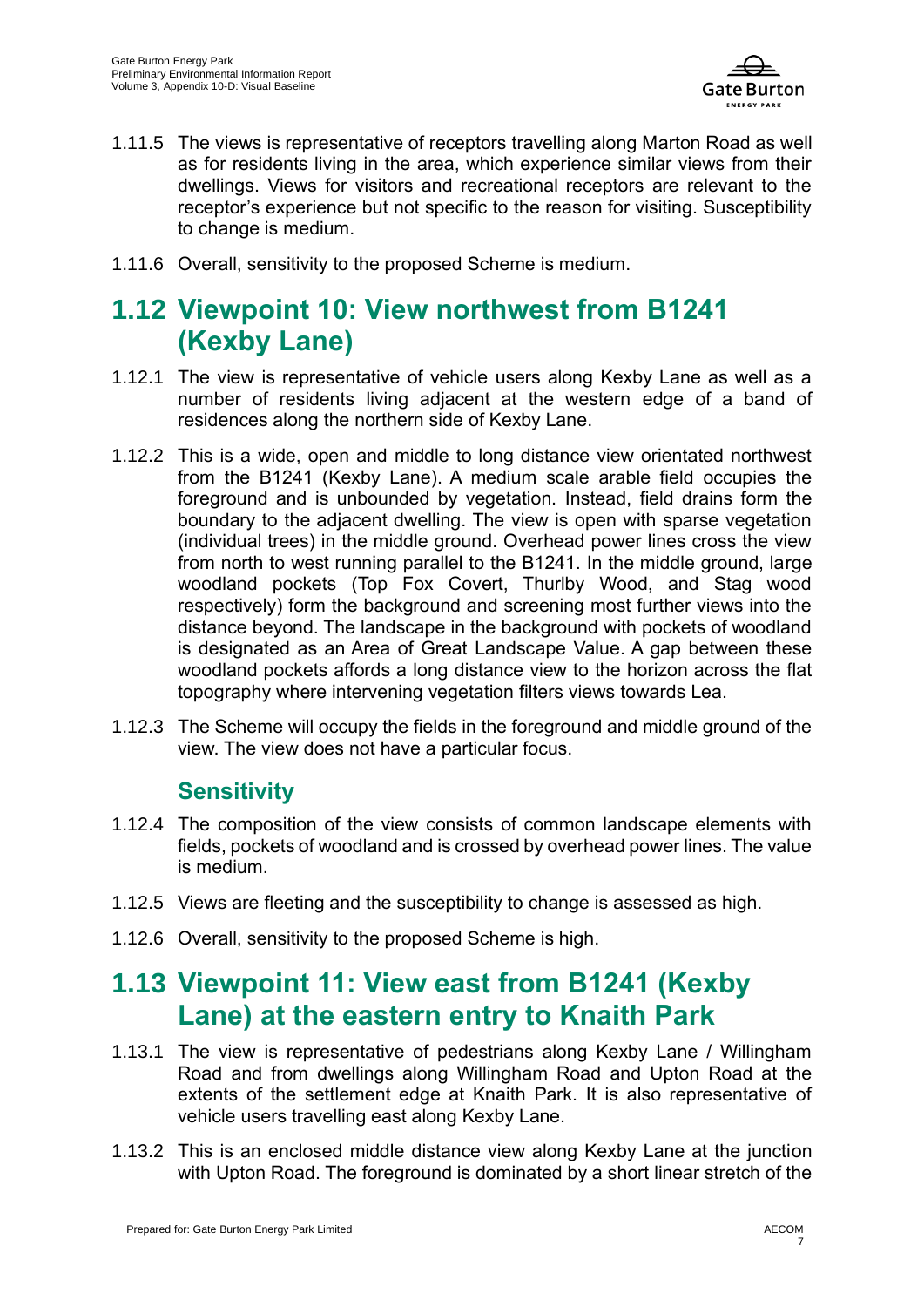

B1241 heading southeast before it gently turns out of view. Orthogonal to this, the T-junction with Upton Road heads northeast. The road is bounded by street furniture including lighting and road signage. Overhead telephone cables cross in the middle ground running parallel with both roads. Views into the adjacent fields are filtered by intervening hedgerows and some mature deciduous trees. Overhead power lines cross through the view from north to south in the middle distance. Large pockets of woodland (Top Fox Covert and Thurlby Wood) as well as intervening vegetation screen distant views beyond towards Upton.

1.13.3 The Scheme will occupy the fields in the middle ground of the view. The view does not have a particular focus.

#### **Sensitivity**

- 1.13.4 The composition of the view consists of common landscape elements, with fields and woodland and is crossed by overhead power lines and telephone cables. The view includes detracting features of street furniture. The value is low.
- 1.13.5 A number of residents along Willingham Road and Kexby Lane will have open or oblique views from windows of their houses and gardens. Views for road users are fleeting. The susceptibility to change is assessed as medium.
- 1.13.6 Overall, sensitivity to the proposed Scheme is medium.

### **1.14 Viewpoint 12: View south from Station Road west of Knaith Park**

- 1.14.1 This view is representative of vehicle users and recreational users travelling along Station Road. The view is fleeting and oblique to the direction of travel. The viewpoint is located within an Area of Great Landscape Value.
- 1.14.2 The view is orientated south with the foreground and middle ground comprising a medium sized arable field with sparse intervening vegetation. Views are foreshortened by the large woodland plantations (Park and Jubilee Plantations) as part of Broom Hills and Park Wood. A patchwork of shrubs (part of a former hedgerow) and stands of mature trees bound the field to the west.
- 1.14.3 The Scheme will occupy the field in the foreground and middle ground until the edge of the woodland. The large woodland plantation largely focuses the view.

#### **Sensitivity**

1.14.4 The large woodland belt in the background is a distinctive feature in this view, which otherwise contains common landscape elements such as arable ground, hedgerows, shrubs and stands of mature trees. The value of the view is assessed as high.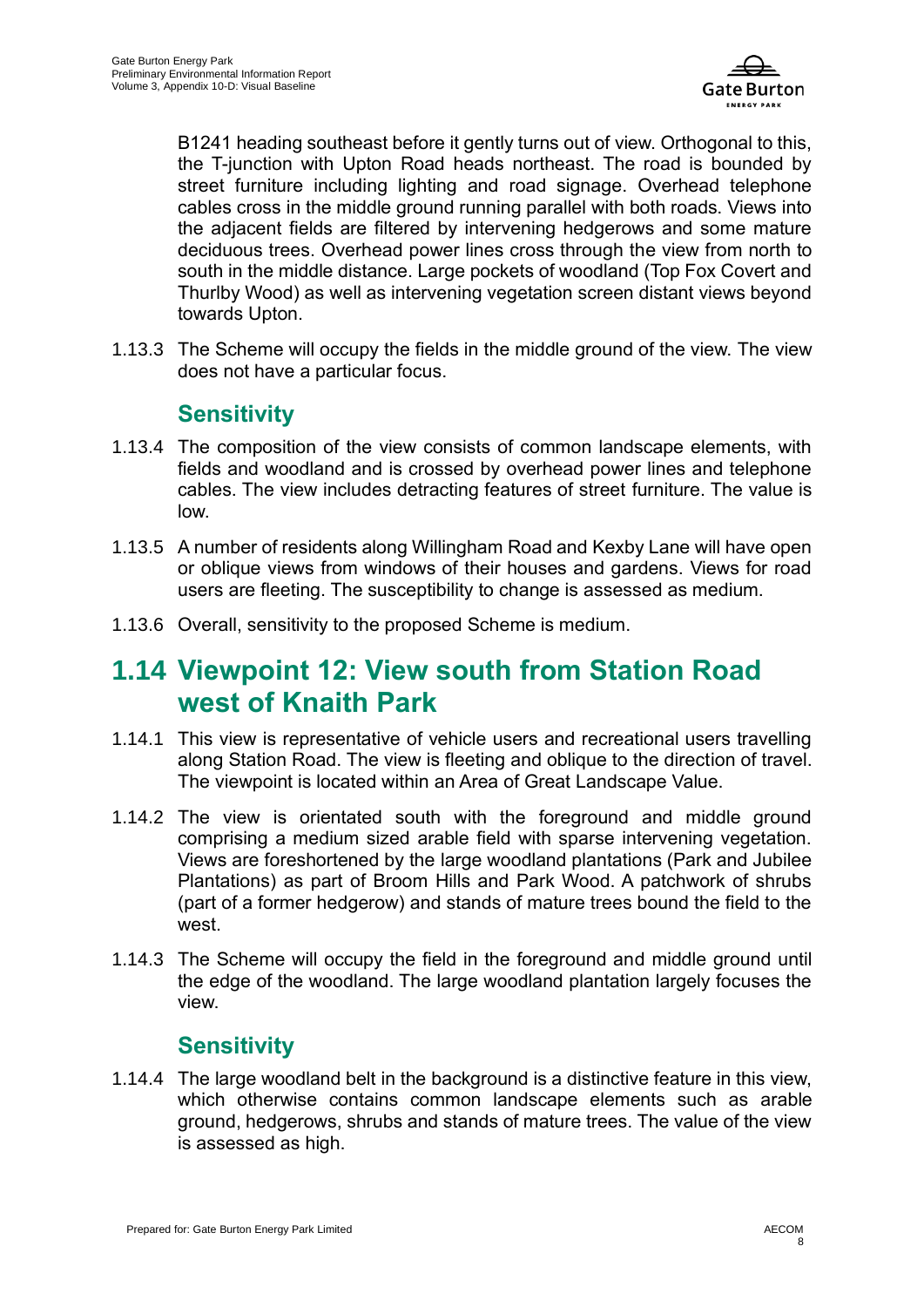

- 1.14.5 Views are relevant to the receptor's experience but not specific to the reason for visiting. Views for road users are fleeting. The susceptibility to change is assessed as medium.
- 1.14.6 Overall, sensitivity to the proposed Scheme is medium-high.

# **1.15 Viewpoint 13: View east from A156 (Gainsborough Road) between Knaith and Gate Burton**

- 1.15.1 This view is representative of vehicle users along the A156 (Gainsborough Road). Views experienced whilst driving along the road are typically framed by hedgerows flanking the road corridor. Occasional glimpses beyond the road corridor, such as represented by this viewpoint, are afforded by gaps in the vegetation. The viewpoint is located within an Area of Great Landscape Value.
- 1.15.2 This is a middle distance view orientated east from a field entrance along the A156 (Gainsborough Road). A pair of long and linear arable fields stretch uphill from the foreground to middle ground separated by a linear native hedgerows. The landform rises steadily to the intermittent and disconnected field boundary just below the horizon line. Beyond this, a further arable field rises to the horizon, flanked by intermittent hedgerow vegetation with occasional mature trees. To the northeast, the large woodland pocket of Fox Covert meets the horizon under the large sky.
- 1.15.3 Potential glimpses of the upper most sections of the Scheme may be visible in the distance and slightly beyond the brow of the hill.

#### **Sensitivity**

- 1.15.4 The view consists of fields, hedgerows and larger pockets of woodland, the value of the view is assessed as medium-high.
- 1.15.5 Views are fleeting and the susceptibility to change is assessed as low.
- 1.15.6 Overall, sensitivity to the proposed Scheme is medium.

# **1.16 Viewpoint 14: View east from Littleborough Road, Littleborough**

- 1.16.1 This view is representative of vehicle users along Littleborough Road as well as recreational users of the Trent Valley Way.
- 1.16.2 The view is orientated east. An arable field with a new tree plantation / or orchard occupies the foreground, bounded by hedgerows, some of them fragmented. The flat landscape of the River Trent floodplain offers views across several further fields in the middle ground. The landscape rises notably in the background, which is lined with pockets of woodland, stands of mature trees and small arable fields.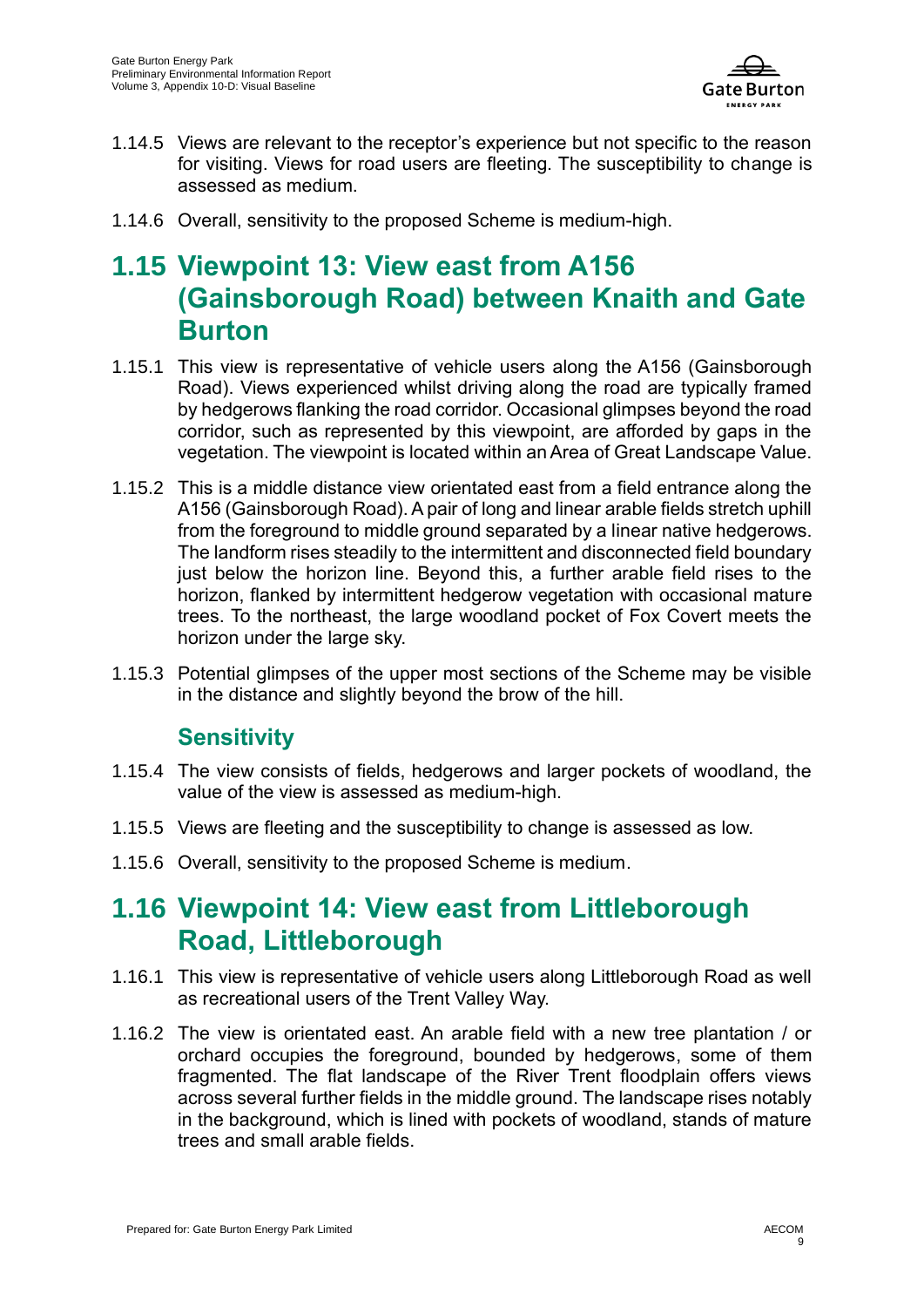

1.16.3 The Scheme will be located to the east beyond the ridge in the background. The Scheme will unlikely be visible due to intervening mature vegetation and landform.

#### **Sensitivity**

- 1.16.4 The view consists of landscape elements including fields, hedgerows and pockets woodland. It is an overall rural view without interruption by high voltage transmission line infrastructure, which is otherwise common in the area. The value of the view is assessed as medium.
- 1.16.5 Views from the Trent Valley Way are an important part of the receptor's experience. Susceptibility to change is high.
- 1.16.6 Overall, sensitivity to the proposed Scheme is high.

# **1.17 Viewpoint 15: View east along view axis between Gate Burton Estate and Burton Wood**

- 1.17.1 The view is representative of a viewing axis along a straight road (located in a north-eastern/south-western alignment) within Gate Burton Estate focusing east towards Burton Wood. While the view is currently partially obscured due to overgrown boundary vegetation along Gate Burton Estate, it is part of a formerly planned view out from Gate Burton Estate. The viewpoint is located within an Area of Great Landscape Value.
- 1.17.2 This is a medium distance, open view looking east from a slightly lower perspective that foreshortens the view. A medium scale arable field occupies the foreground and gently rises into the distance. The centre of the view is dominated by Burton Wood with a mixture of mature deciduous and evergreen trees. Set behind this is another small woodland parcel with both contributing to the wooded horizon. Several mature deciduous trees sit interspersed along the arable fields along the horizon line before a further distant area of woodland (Long Nursery) subsumes the horizon line to woodland.
- 1.17.3 The Scheme will become visible in middle distance until it reaches the woodland boundary. The view does not have a particular focus.

#### **Sensitivity**

- 1.17.4 The view consists of pockets of woodland and arable fields, the value of the view is assessed as high.
- 1.17.5 Views are relevant to the receptor's experience when located within Gate Burton Estate. Susceptibility to change is medium.
- 1.17.6 Overall, sensitivity to the proposed Scheme is medium-high.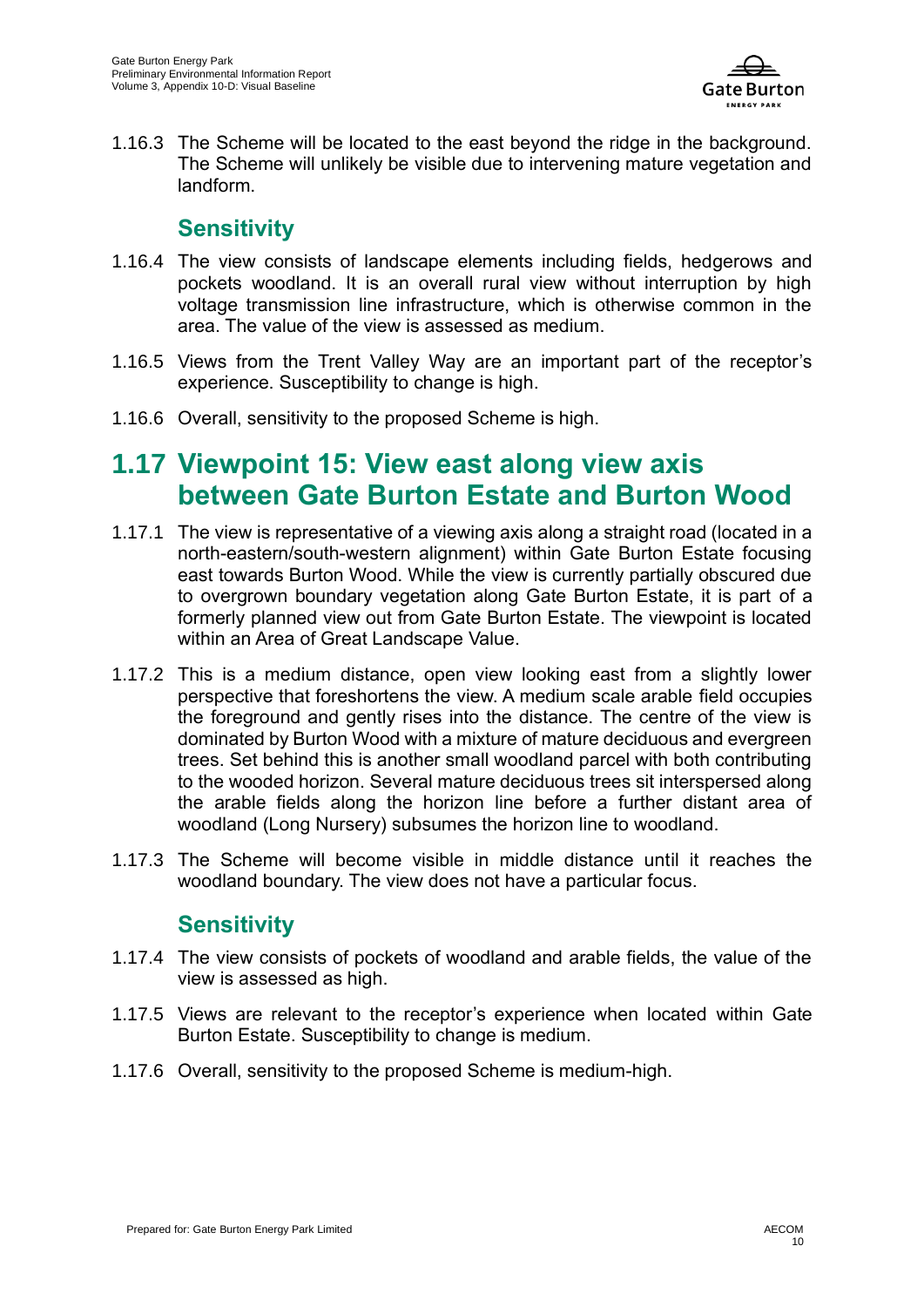

### **1.18 Viewpoint 16: View east from Clay Lane south of Gate Burton Estate**

- 1.18.1 This view is representative of vehicle users along Clay Lane. The view is fleeting and oblique to the direction of travel. The viewpoint is located within an Area of Great Landscape Value.
- 1.18.2 The view is orientated east through a field entrance gap in vegetation. A long medium sized arable field occupies the foreground. The field is gently undulating, and the landform falls away from west to east offering long distance views. Mature hedgerows with intermittent trees flank Clay Lane to the north and Willingham Road to the south reducing views of vehicles to glimpses. Two separate sets of telephone lines cross the middle ground. Distant views of fields and dispersed farmsteads are filtered by intervening vegetation before the rising landform (Scampton, Ingham Cliff, Glentworth Cliff) defines the horizon with pockets of woodland below a large sky.
- 1.18.3 The Scheme will occupy the field in the middle ground of the view. The view does not have a particular focus.

#### **Sensitivity**

- 1.18.4 The view is comprised of relativity common landscape elements and the value is medium.
- 1.18.5 The view is representative of people traveling on the local road network and their susceptibility to change is low.
- 1.18.6 Overall, sensitivity to the proposed Scheme is medium.

### **1.19 Viewpoint 17: View north / northwest from Marton Road**

- 1.19.1 This view is representative of vehicle users along on Marton Road. The view is fleeting and oblique to the direction of travel. The view is also representative of residents of Sandebus Farm although the actual view is not as open on account of substantial mature screening vegetation along the western boundary.
- 1.19.2 The view is orientated north-northwest through a field entrance gap in vegetation. A medium sized arable field occupies the foreground. The field gently rises to the north. A set of telephone lines cross the view from west to east and overhead power lines move from south to north receding into the distance. The gently undulating topography affords views across further arable fields interwoven with fragmented hedgerows and occasional trees. Distant views of fields and dispersed farmsteads are filtered by intervening vegetation. Pockets of woodland (particularly Burton Wood, Quilters, Long Nursery, Broom Hills) in the distance create a wooded horizon that partially screen views of the cooling towers of West Burton Power Station.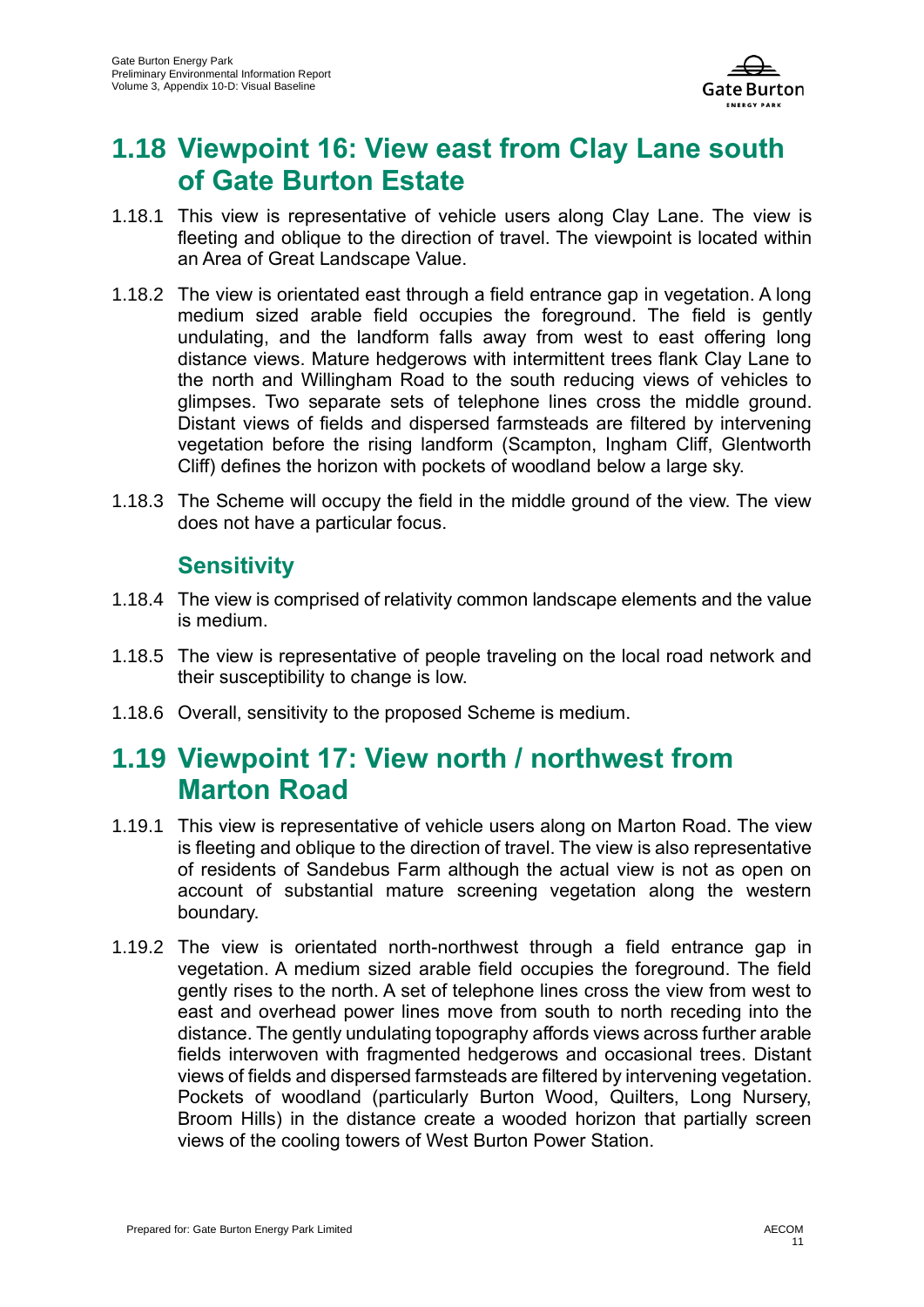

1.19.3 The Scheme will occupy the majority of fields in the foreground and middle ground of the view. The transmission lines, chimneys of West Burton Power Station and distant built farm structures focus the view somewhat.

#### **Sensitivity**

- 1.19.4 The view consists of common landscape elements, such as fields, dispersed trees and pockets of woodland. The value of the view is assessed as low.
- 1.19.5 The view is representative of vehicle users along the local road network and residents of Sandebus Farm as well as residents along Willingham Road further west of this view. Susceptibility to change is medium.
- 1.19.6 Overall, sensitivity to the proposed Scheme is low-medium.

# **1.20 Viewpoint 18: View north / northwest from Marton Road at elevated location**

- 1.20.1 This view is representative of vehicle users travelling along an elevated section of Marton Road. The view is fleeting and oblique to the direction of travel.
- 1.20.2 The view is orientated north-northwest across a roadside hedgerow. A large sized arable field occupies the foreground with strips of gappy hedgerows. The gently undulating topography affords views across further arable fields interwoven with fragmented hedgerows and occasional trees in the middle ground and background. Distant views of fields and dispersed farmsteads are filtered by intervening vegetation. Pockets of woodland in the long distance create a wooded horizon.
- 1.20.3 The Scheme will occupy the fields in the foreground and middle ground of the view. The view does not have a particular focus.

#### **Sensitivity**

- 1.20.4 The expansive view is comprised of relativity typical rural landscape elements, but it provides a slightly elevated location with good long-distance views across the land. The value is low.
- 1.20.5 The view is representative of vehicle users and recreational users travelling along the local road network. Their susceptibility to change is medium.
- 1.20.6 Overall, sensitivity to the proposed Scheme is low-medium.

## **1.21 Viewpoint 19: View southwest from B1241 (Gainsborough Road) north of Willingham by Stow**

1.21.1 The view is representative of dwellings along Gainsborough Road at the extents of the settlement edges of Willingham by Stow and Kexby. It is also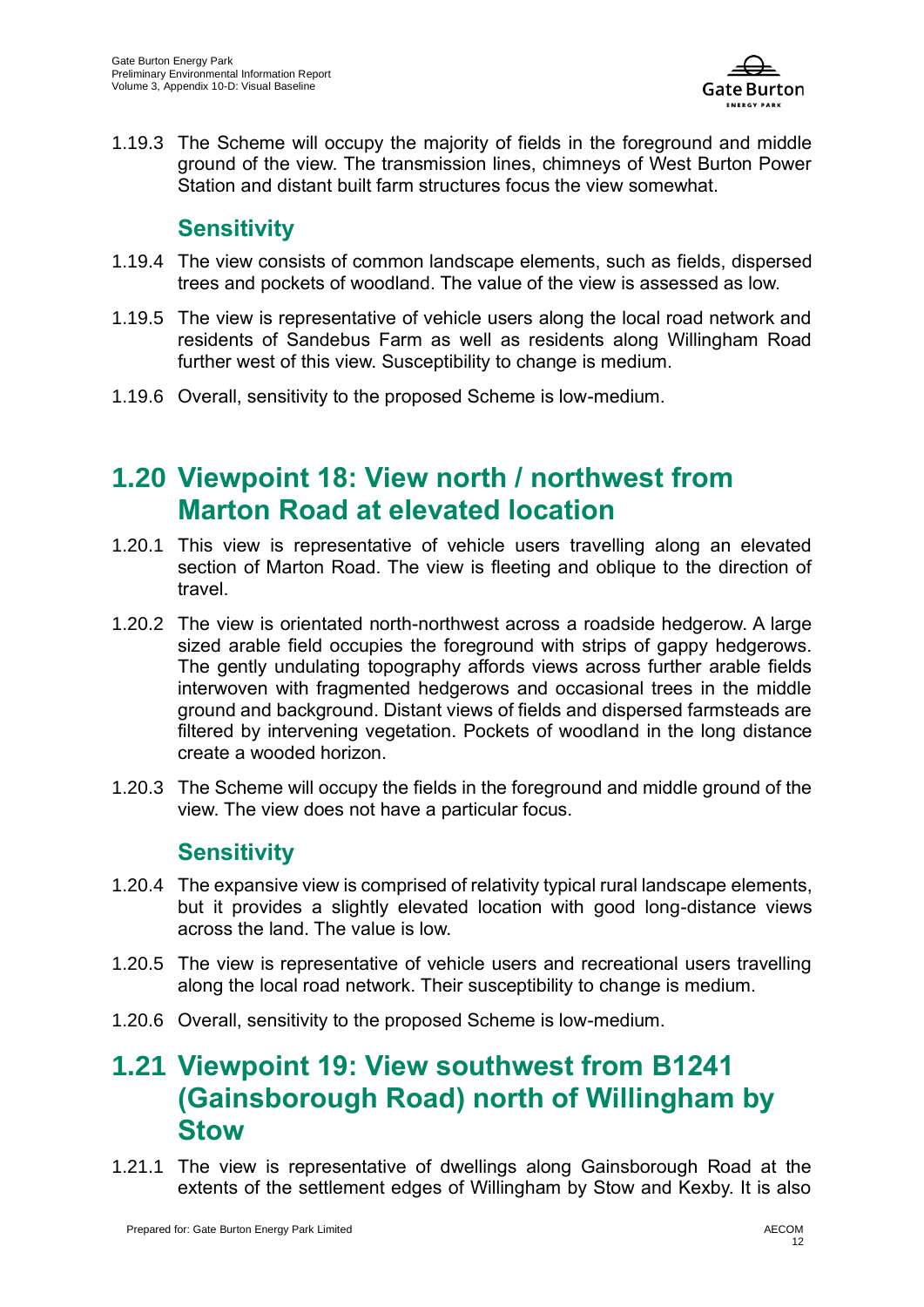

representative of people travelling by vehicle along Gainsborough Road between Willingham by Stow and Kexby.

- 1.21.2 The view is orientated southwest at the entrance to Valley Farm from Gainsborough Road. Beyond the deciduous native hedgerow, the foreground view comprises a medium sized arable field stretching into the middle ground. A set of telephone lines recede into the distance along the access road to Valley Farm and overhead power lines move from south to north across the view. Farm (Valley Farm) and agricultural buildings (Park Farm) are visible just below the horizon line. Pockets of woodland in the distance (particularly Dealtry Holt, Tiger Holt, Broom Hills) create wooded horizon that partially screen views of the cooling towers at Cottam Power Station. The upper sections of chimneys relating to West Burton Power Station appear above the woodland pocket in the right of this view.
- 1.21.3 The Scheme will occupy the fields in the foreground and middle ground of the view. The chimneys at Cottam focus the view.

#### **Sensitivity**

- 1.21.4 The composition of the view consists of common landscape elements, with fields, hedgerows, overhead distribution lines and woodland. The view includes detracting features of street furniture and prominent industrial elements. The value is low.
- 1.21.5 Residents of dwellings along Gainsborough Road will have open views from a number of windows of their houses and from gardens. Views for vehicle users are fleeting. The susceptibility to change is assessed as medium.
- 1.21.6 Overall, sensitivity to the proposed Scheme is medium.

### **1.22 Viewpoint 20: View southwest from Kexby, Junction Kexby Lane / B1241 Willingham Road / Upton Road**

- 1.22.1 The view is representative of vehicle users along Gainsborough Road / Kexby Lane and from a number of residents along these roads, particularly near the junction.
- 1.22.2 The view is orientated southwest near the junction of Upton Road (Kexby) with the B1241 (Kexby Lane / Willingham Road). This is a wide view across the arable landscape foreshortened by the rising landform in the middle distance. Medium scale arable fields occupy the foreground interspersed with lines of native hedgerow. Telephone lines bisect the view from north to south across the view and connecting in from east to the centre of the main line. Distant views of fields and dispersed farmsteads are filtered by intervening vegetation and pockets of woodland. These also partially filter views of the cooling towers and chimney at Cottam Power Station.
- 1.22.3 The Scheme will occupy fields in the background. The cooling towers and chimney at Cottam Power Station provide a long distance focus in this view.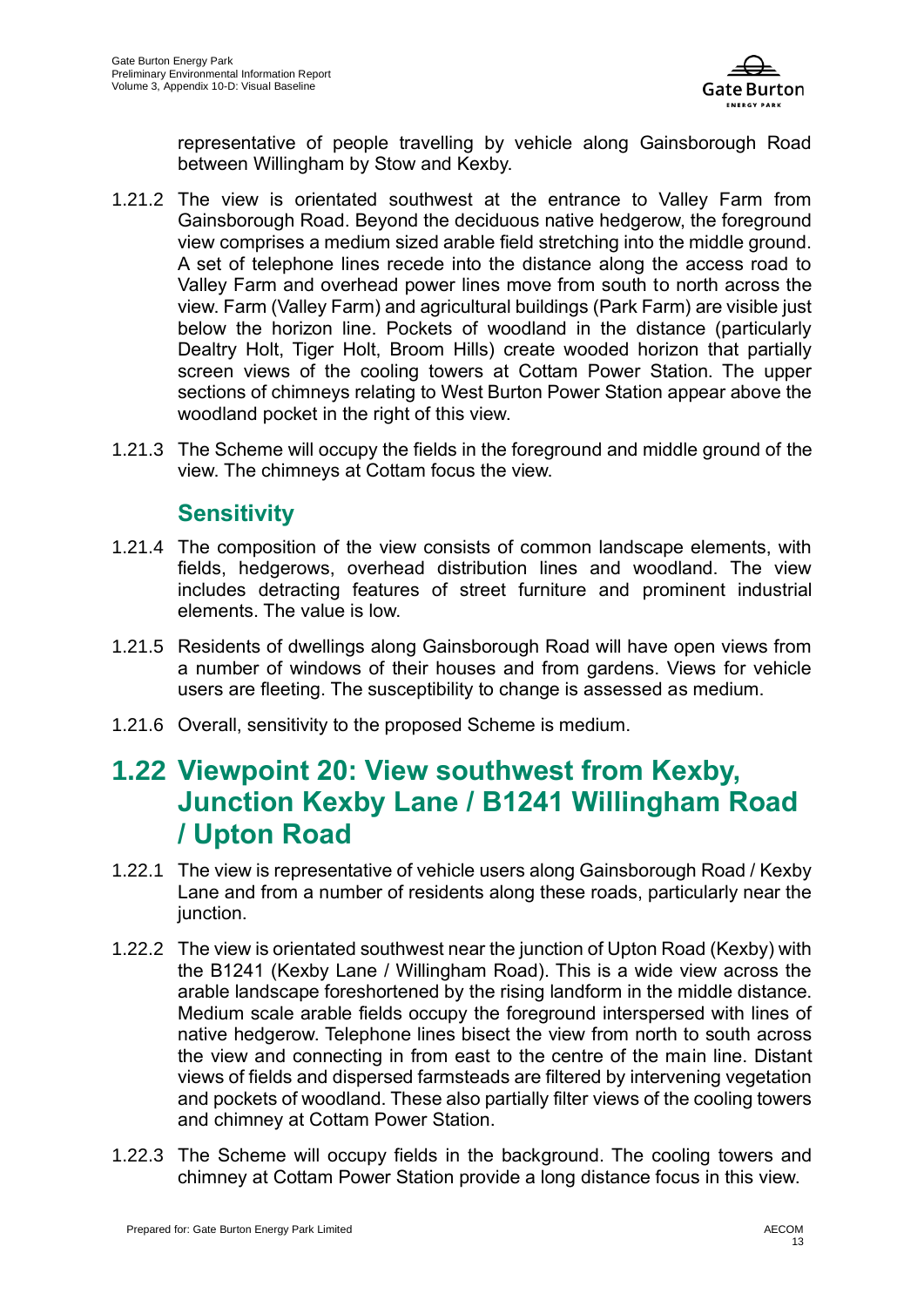

#### **Sensitivity**

- 1.22.4 The composition of the view consists of common landscape elements, with fields, bands of hedgerows and trees as well as parcels of woodland and is crossed by telephone cables. The value is low.
- 1.22.5 Residents of dwellings near the junction of Gainsborough Road / Kexby Lane / Upton Road will have open or partial views from a number of windows of their houses and from gardens. Views for vehicle users are fleeting. The susceptibility to change is assessed as medium.
- 1.22.6 Overall, sensitivity to the proposed Scheme is medium.

### **1.23 Viewpoint 21: View south from Coates Road towards Grid Connection Corridor**

- 1.23.1 This view is representative of vehicle users along Coates Road. The view is fleeting and oblique to the direction of travel.
- 1.23.2 The viewpoint is located at a field entrance at a gap in the roadside hedgerow. The view is wide open and orientated south across large arable fields separated by drainage channels. The overall landscape is flat, part of the River Trent floodplain and lacks structure due to the absence of defined field boundaries. A set of telephone lines cross the view from the west receding into the distance. Views of Cottam Power Station dominate the view. A band of column shaped trees and a small pocket of woodland partially filter views of the cooling towers. Intervening vegetation and pockets of woodland form a thin horizon line that filters distant views and dispersed farmsteads. High voltage overhead transmission lines run along the horizon line visible against the skyline. They originate from Cottam Power Station and head west across the view.
- 1.23.3 The Scheme grid connection corridor occupies the fields in the foreground. The power station, the band of column shaped trees and overhead pylons are focus points in the view.

#### **Sensitivity**

- 1.23.4 The composition of the view consists of common landscape elements, with fields and bands of trees. Overhead pylons and Cottam Power Station are prominent industrial features and are detracting in this view. The value is very low.
- 1.23.5 Views for vehicle users are fleeting. The susceptibility to change is assessed as low.
- 1.23.6 Overall, sensitivity to the proposed Scheme is low.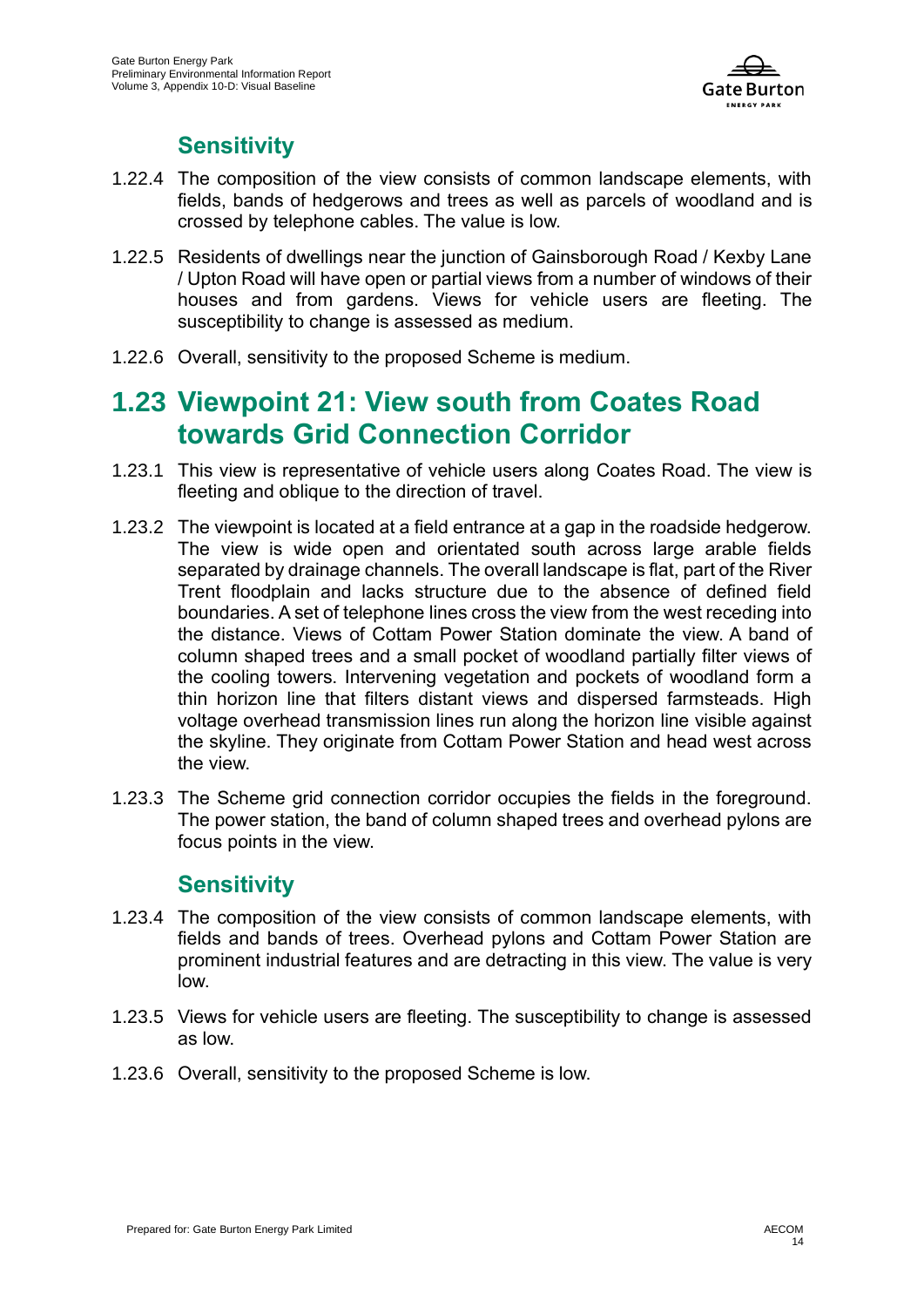

# **1.24 Viewpoint 22: View northeast from Headstead Bank along Grid Connection Corridor**

- 1.24.1 This view is representative of vehicle users on Headstead Bank. The view is fleeting and oblique to the direction of travel. The view is also representative of recreational users of PRoW Cottam FP3.
- 1.24.2 This is a wide, long distance view orientated east / northeast along the footpath, which is framed by native hedgerows to either side. Medium sized arable fields occupy the foreground and middle ground to either side of the hedgerows. Distant views of fields and dispersed farmsteads are filtered by intervening vegetation and pockets of scrubland along the River Trent. High voltage overhead pylons run along the horizon line visible against the skyline originating from the northwest and receding across the view to the southeast.
- 1.24.3 The Scheme grid connection corridor occupies the fields in the foreground. The overhead pylons focus the view.

#### **Sensitivity**

- 1.24.4 The composition of the view consists of common landscape elements, with fields, hedgerows, bushes and small trees. Overhead pylons are detracting industrial features within the view. The value is low.
- 1.24.5 Views are relevant to the receptors experience but not specific to the reason for visiting. The susceptibility to change is assessed as medium.
- 1.24.6 Overall, sensitivity to the proposed Scheme is low.

# **1.25 Viewpoint 23: View south from Cottam Road / Outgang Lane along Grid Connection Corridor**

- 1.25.1 This view is representative of vehicle users along Outgang Lane / Cottam Road. The view is fleeting and oblique to the direction of travel. The view is also representative of recreational users of the South Leverton BOAT16 byway.
- 1.25.2 This view is a middle distance view orientated south. The view is foreshortened by the built infrastructure associated with Cottam Power Station. A post and rail fence boundary surrounds the scrubland grass adjacent to the power station site. A band of deciduous shrubs and trees lines the western power station boundary. Clusters of trees and sections of hedgerows provide some natural elements in the otherwise industrial view dominated by the power station structures, and parallel sets of high voltage transmission lines, which traverse north to south and into the far distance.
- 1.25.3 The Scheme grid connection corridor occupies the field in the foreground. The transmission lines and power station structures dominate the view.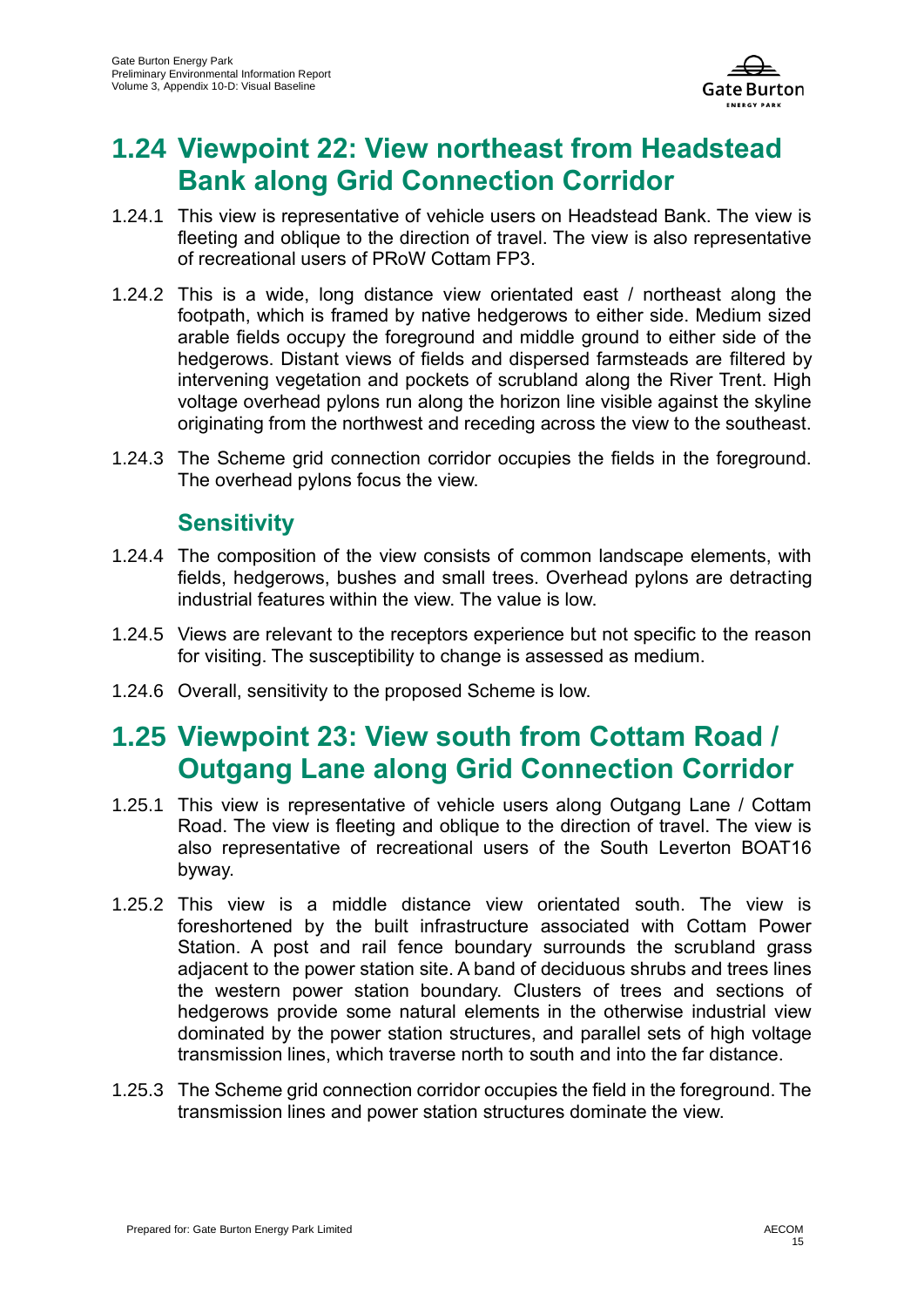

#### **Sensitivity**

- 1.25.4 The composition of the view consists of mainly industrial elements. Natural elements are common in nature and fulfil a subordinate role. Overhead pylons and the power station at Cottam are highly detracting within the view. The value is very low.
- 1.25.5 Views for vehicle users are fleeting. Views for recreational users of the byway are relevant to the receptors experience but not specific to the reason for visiting. The susceptibility to change is assessed as medium.
- 1.25.6 Overall, sensitivity to the proposed Scheme is low.

### **1.26 Viewpoint 24: View northeast from Torksey Ferry Road at the eastern edge of Rampton towards Grid Connection Corridor**

- 1.26.1 The view is representative of dwellings along Torksey Ferry Road and dwellings at the eastern extents of the settlement edge of Rampton (The Pastures, Orchard Drive, Glodenholm Lane). It is also representative of vehicle users along Torksey Ferry Road.
- 1.26.2 This view is a middle distance view orientated northeast. The view is foreshortened by the built infrastructure associated with the Cottam Power Station. A fragmented native hedgerow forms the boundary to the arable field in the foreground. Power station structures and parallel running high voltage power lines dominate the horizon to the east and north of the view, which is partially filtered by a small, wooded area (Rampton Thorns). Intervening vegetation and pockets of woodland form a thin horizon line that filters distant views to the north.
- 1.26.3 The Scheme grid connection corridor will occupy the fields in the middle ground. The power line and power station infrastructure form the main focus of this view.

#### **Sensitivity**

- 1.26.4 The composition of the view consists of common landscape elements including fields, some trees and small pockets of woodland. The industrial structures are detracting within the view. The value is very low.
- 1.26.5 Residents of dwellings at the eastern extents of the settlement edge of Rampton can have open or intermittent views from some windows or from gardens of this or similar views. Views for vehicle users are fleeting. The susceptibility to change is assessed as medium.
- 1.26.6 Overall, sensitivity to the proposed Scheme is low.

#### **1.27 Cumulative Viewpoints**

1.27.1 The following 5 viewpoints have been selected to illustrate cumulative views of Gate Burton Energy Park in conjunction with Cottam Solar Farm and West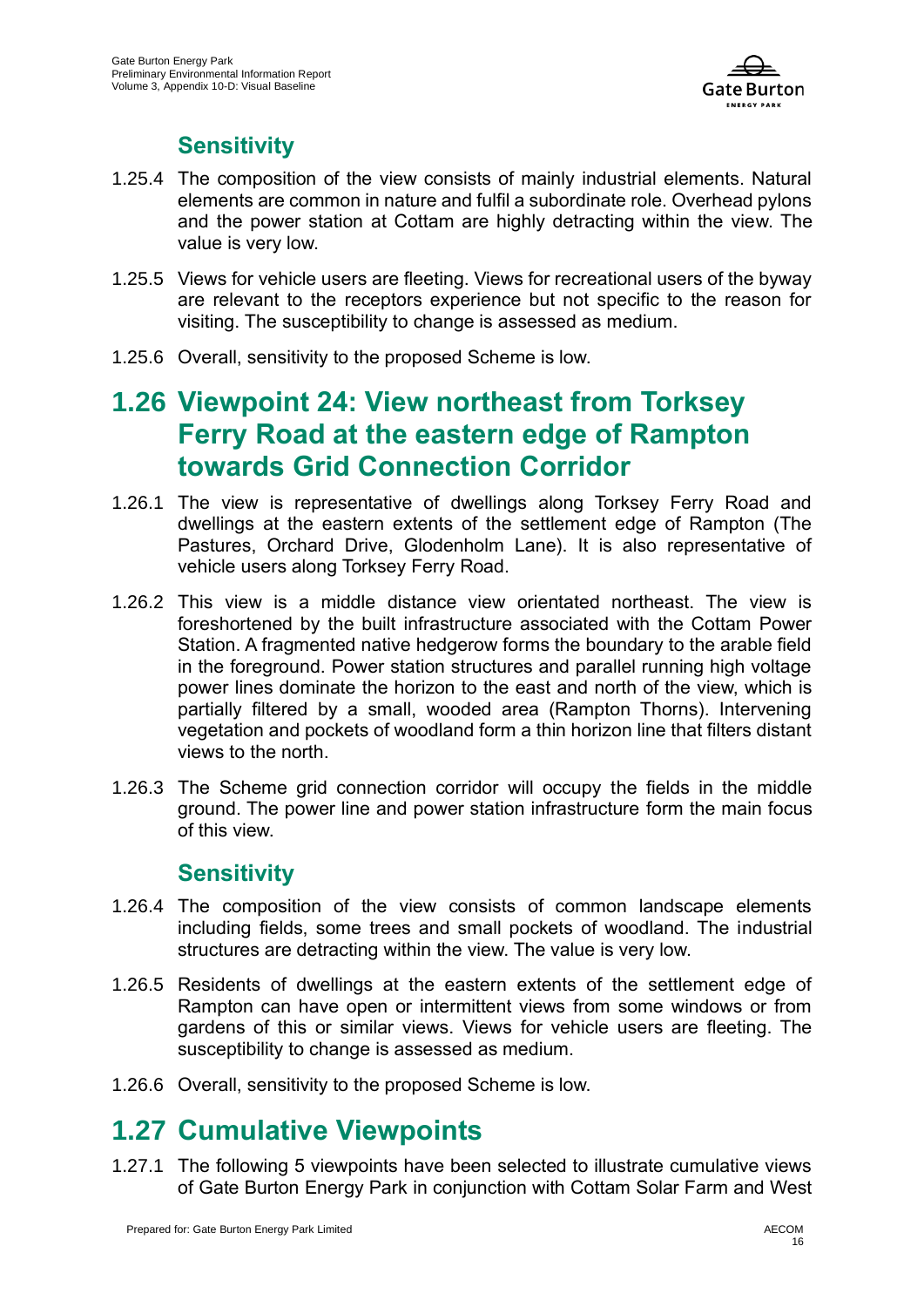

Burton Solar Farm. An assessment of cumulative visual effects is not yet feasible as the panel layout of Cottam and West Burton Solar Farms is not yet available. Therefore, the location and orientation of cumulative viewpoints will be reviewed again following the receipt of the final layouts of these  $3<sup>rd</sup>$  party solar farms and will be finalised during the ES stage.

# **1.28 Viewpoint C1: View east / southeast of Gate Burton Energy Park and towards Cottam Solar Farm from an access track northeast of Burton Wood**

- 1.28.1 This view is representative of commercial users along this access road originating at Clay Lane. The view is wide and open.
- 1.28.2 This viewpoint is located in close proximity to the proposed Gate Burton Energy Park substation and energy storage area. Potentially combined views of Gate Burton Energy Park and the proposed Cottam Solar Farm will be possible from this location. However, the layout of Cottom Solar Farm has not yet been confirmed, which may result in a relocation of this viewpoint within the vicinity. Potential cumulative visual effects will be determined at ES stage considering the Cottam Solar Farm layout becomes available by then.

#### **Sensitivity**

1.28.3 The provisional assessment concludes the following:

Value: Medium

Susceptibility: Medium

Sensitivity: Medium

### **1.29 Viewpoint C2: View south from Marton Road of Gate Burton Energy Park and towards Cottam Solar Farm**

- 1.29.1 This view is representative of vehicle users along Marton Road. The view is fleeting to the direction of travel.
- 1.29.2 This view is orientated south-southeast along Marton Road framed by the native hedgerows and field drains forming the field boundaries to either side. The view is foreshortened by rising landform in the centre of the view. Arable fields occupy the middle ground to either side with field boundary vegetation filtering views of dispersed farmsteads. Potentially combined views of Gate Burton Energy Park and the proposed Cottam Solar Farm will be possible from this location. However, the layout of Cottom Solar Farm has not yet been confirmed, which may result in a relocation of this viewpoint within the vicinity. Potential cumulative visual effects will be determined at ES stage considering the Cottam Solar Farm layout becomes available by then.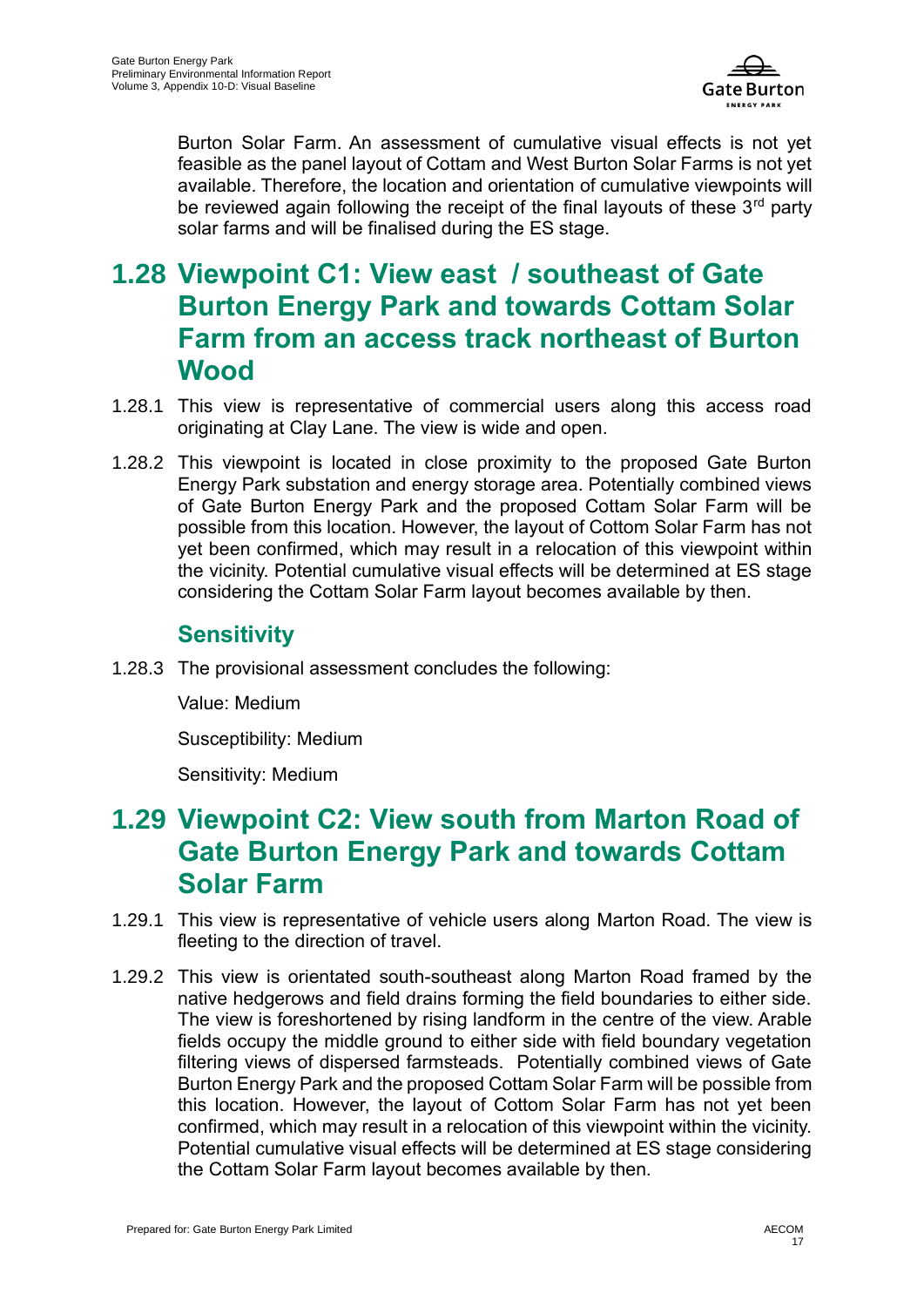

#### **Sensitivity**

1.29.3 The provisional assessment concludes the following:

Value: Low

Susceptibility: Medium

Sensitivity: Low-Medium

# **1.30 Viewpoint C3-1: View northwest towards Gate Burton Energy Park from B1241 (Normanby Road) south of Normanby by Stow**

- 1.30.1 This view is representative of vehicle users and pedestrians along the B1241 (Normanby Road) between Stow and Normanby by Stow. The view of the Scheme is fleeting and oblique to the direction of travel by vehicle.
- 1.30.2 The view northwest along the road is bounded by native hedgerows, which will likely screen Gate Burton Energy Park in the middle distance. This viewpoint is likely the closest point to Cottam Solar Farm where potential cumulative views of both projects can arise. However, the layout of Cottom Solar Farm has not yet been confirmed, which may result in a relocation of this viewpoint within the vicinity. Potentially successive views resulting in cumulative visual effects will be determined at ES stage considering the Cottam Solar Farm layout becomes available by then.

#### **Sensitivity**

1.30.3 The provisional assessment concludes the following:

Value: Low

Susceptibility: Low

Sensitivity: Low

## **1.31 Viewpoint C3-2: View northeast of Cottam Solar Farm from B1241 (Normanby Road) south of Normanby by Stow**

- 1.31.1 This view is representative of vehicle users and pedestrians along the B1241 (Normanby Road) between Stow and Normanby by Stow. The view of this Scheme is fleeting and oblique to the direction of travel by vehicle.
- 1.31.2 This long distance and open view is looking northeast from a slightly elevated perspective. Beyond the deciduous native hedgerow, the foreground view comprises a series of medium sized arable fields interwoven with hedgerows. The gently downhill sloping topography affords distant views of fields, hedgerows, and sections of dispersed farmsteads with pockets of woodland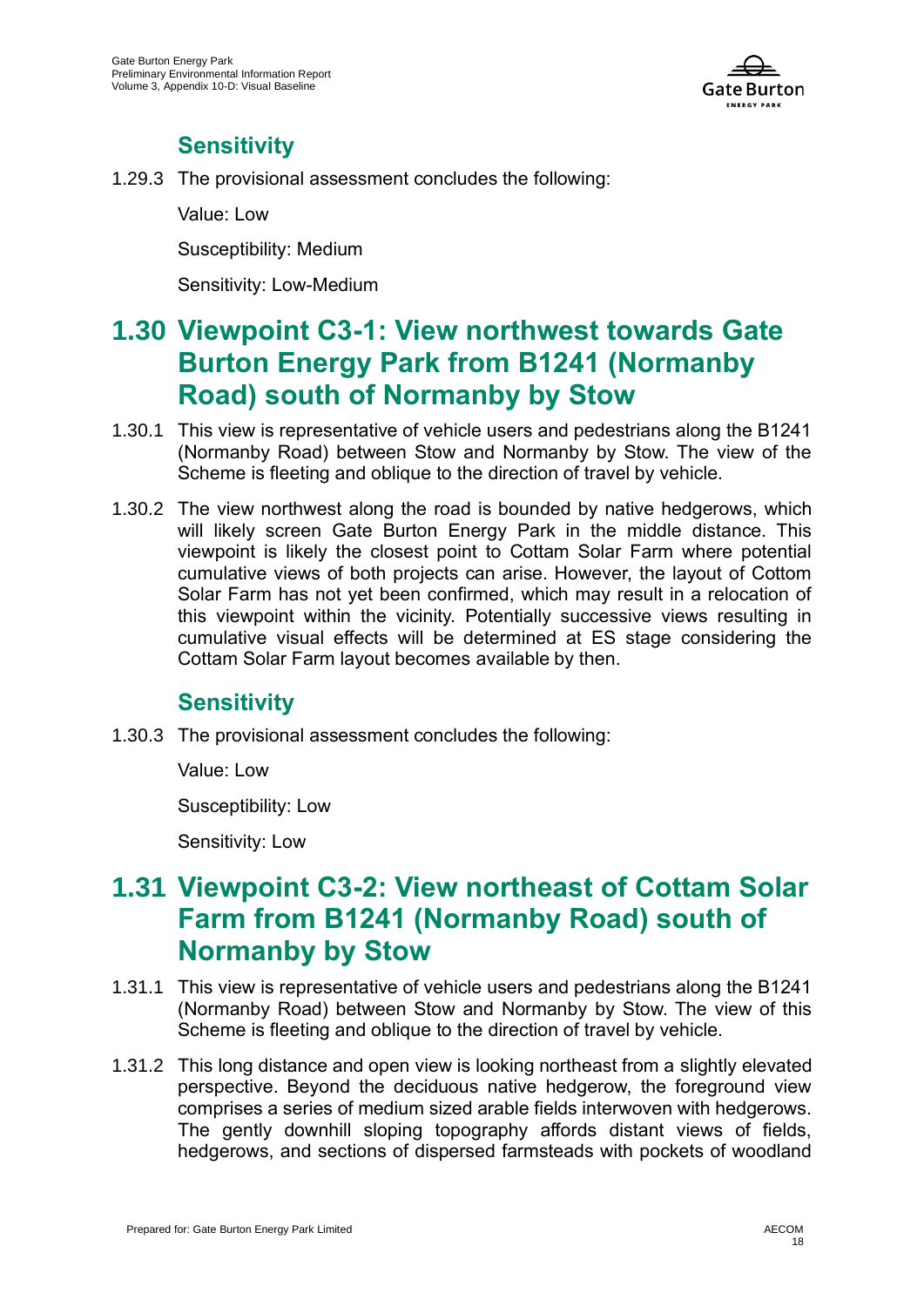

creating a partially wooded horizon before the landform rises towards Ingham Cliff and Glentworth Cliff.

1.31.3 Potentially successive views of Gate Burton Energy Park and the proposed Cottam Solar Farm will be possible from this location. Cottam Solar Farm may likely be visible in the foreground of this view. However, the layout of Cottom Solar Farm has not yet been confirmed. Potential cumulative visual effects will be determined once the Cottam Solar Farm layout becomes available, which may result in a relocation of this viewpoint within the vicinity. Potential cumulative visual effects will be determined at ES stage considering the Cottam Solar Farm layout becomes available by then.

#### **Sensitivity**

1.31.4 The provisional assessment concludes the following:

Value: Medium

Susceptibility: Medium

Sensitivity: Medium

# **1.32 Viewpoint C4: View northwest from Tillbridge Lane viewpoint towards Cottam Solar Farm, West Burton Solar Farm and Gate Burton Energy Park**

- 1.32.1 This view is representative of recreational users of the designated Tillbridge Lane tourist viewpoint adjacent to RAF Scampton.
- 1.32.2 This is a wide, open and long distance view orientated west / northwest. Beyond the deciduous native hedgerow in the foreground, arable fields slope downhill and far into the middle ground. A myriad of medium sized arable fields are interwoven with hedgerows, bands or pockets of trees along with two small reservoirs. The elevated perspective affords views across the flatter topography of the middle ground. Distant views of fields and dispersed farmsteads are filtered by intervening vegetation. Pockets of woodland in the distance create a wooded horizon only punctuated by the cooling towers and chimneys of Cottam Power Station and West Burton Power Station.
- 1.32.3 Combined views of sections of the proposed Gate Burton Energy Park, Cottam Solar Farm and West Burton Solar Farm will likely be possible from this location. Potential cumulative visual effects will be determined at ES stage considering the Cottam Solar Farm and West Burton Solar Farm layouts becomes available by then.

#### **Sensitivity**

1.32.4 The provisional assessment concludes the following:

Value: Medium-High